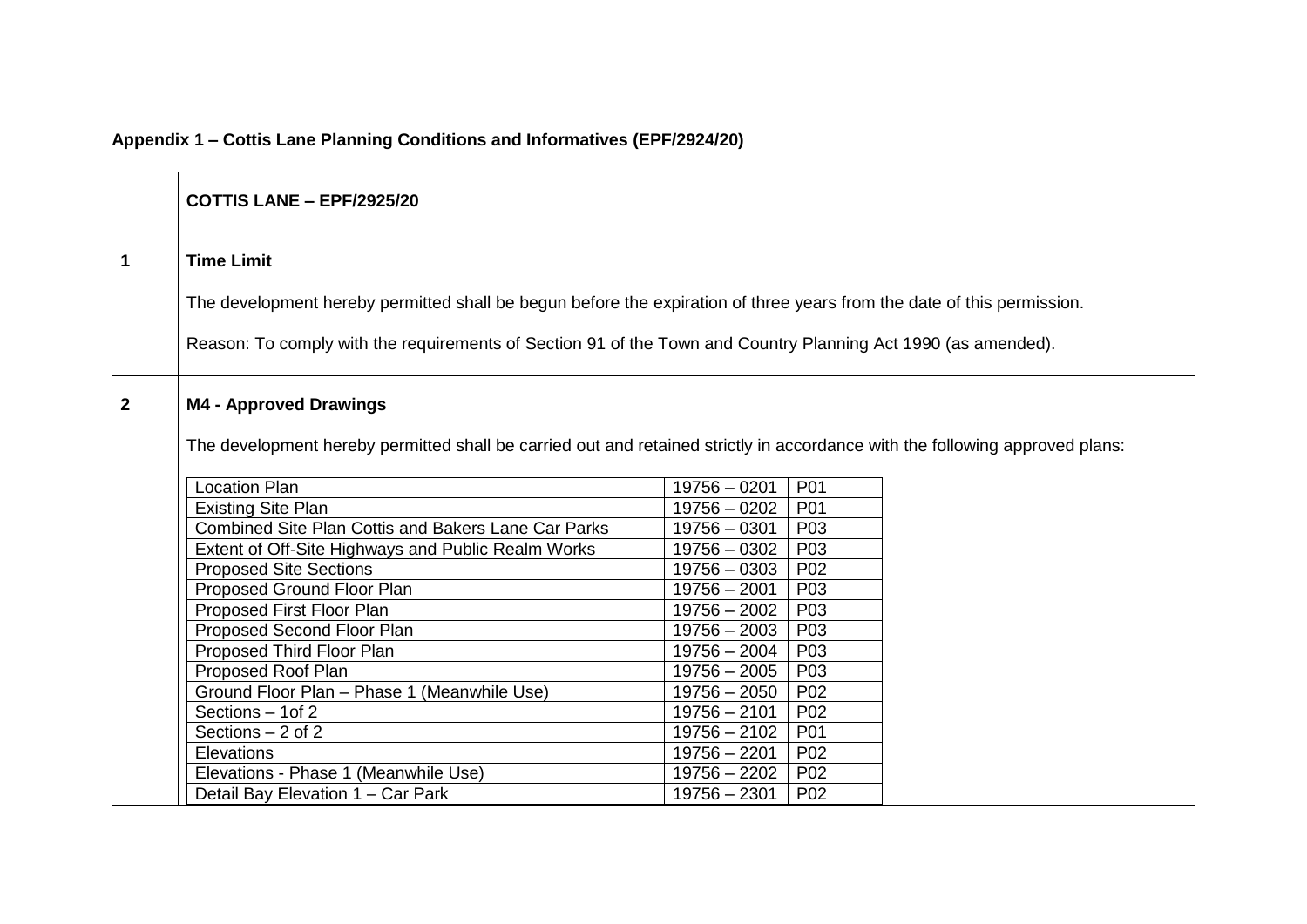| Detail Bay Elevation 2 - Yard                         | $19756 - 2302$ | P01                |
|-------------------------------------------------------|----------------|--------------------|
| Bakers Lane & Cottis Lane Sites - General Arrangement | 1270-03-001    | Rev P6             |
| Plan                                                  |                |                    |
| Cottis Lane Car Park - General Arrangement Plan       | 1270-03-002    | Rev P5             |
| Cottis Lane Car Park - General Arrangement Plan Roof  | 1270-03-003    | Rev P5             |
| Level                                                 |                |                    |
| Cottis Lane Car Park - Existing Condition             | 1270-03-004    | Rev P1             |
| Vegetation Retention & Removal Plan - Phase 1         | 1270-03-005    | Rev P1             |
| Vegetation Retention & Removal Plan - Phase 2         | 1270-03-006    | Rev P1             |
| General Arrangement Plan - Public Realm Improvements  | 1270-03-008    | Rev P6             |
| General Arrangement Plan - Temporary Works            | 1270-03-009    | Rev P4             |
| Site Section A-AA - Existing Condition                | 1270-03-010    | Rev P1             |
| Site Section A-AA - Proposed Condition                | 1270-03-011    | Rev P4             |
| Site Section B-BB - Proposed Condition                | 1270-03-013    | Rev P5             |
| Site Section C-CC - Existing & Proposed Condition     | 1270-03-014    | Rev <sub>P4</sub>  |
| Site Section D-DD - Existing & Proposed Condition     | 1270-03-015    | Rev P5             |
| Site Section E-EE - Existing Boundary Condition       | 1270-03-016    | Rev <sub>P3</sub>  |
| Site Section E-EE - Proposed Boundary Condition       | 1270-03-017    | Rev <sub>P3</sub>  |
| <b>Boundary Condition A-AA</b>                        | 1270-03-018    | Rev P2             |
| <b>Boundary Condition B-BB</b>                        | 1270-03-019    | Rev P2             |
| <b>Boundary Condition C-CC</b>                        | 1270-03-020    | Rev P2             |
| <b>Boundary Condition D-DD</b>                        | 1270-03-021    | Rev P2             |
| <b>Boundary Condition E-EE</b>                        | 1270-03-022    | Rev P2             |
| Planting Plan                                         | 1270-03-201    | Rev P <sub>5</sub> |
| Planting Plan - Roof Level                            | 1270-03-202    | Rev P5             |
| Planting Plan - Public Realm Improvements             | 1270-03-203    | Rev P3             |
| <b>Typical Detail - Tree Protective Fence</b>         | 1270-03-400    | Rev P1             |
| <b>Typical Detail - Tree Pit in Soft</b>              | 1270-03-401    | Rev <sub>P1</sub>  |
| Typical Detail - Tree Pit in Hard                     | 1270-03-402    | Rev P1             |
| <b>Typical Detail - Biodiversity Roof</b>             | 1270-03-403    | Rev P1             |
| Typical Detail - Planter Upstand                      | 1270-03-404    | Rev P1             |
| Surface Detail - Brick Paving Type 1                  | 1270-03-411    | Rev <sub>P1</sub>  |
| Surface Detail - Concrete Surface                     | 1270-03-412    | Rev P1             |
| Surface Detail - Site Branding                        | 1270-03-413    | Rev <sub>P1</sub>  |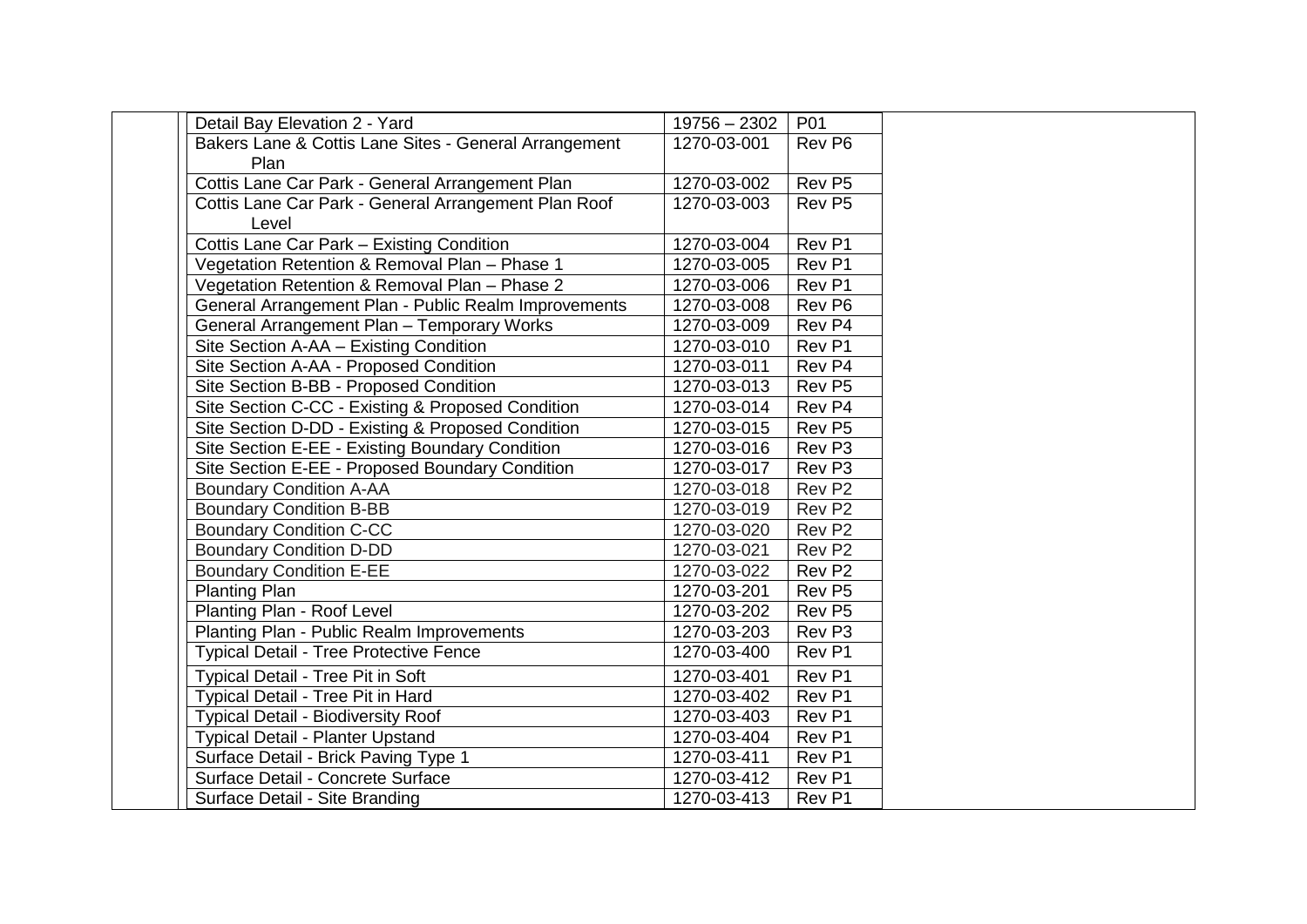|              | Surface Detail - Drainage Rill                                                                                                                                                                                                                                                                                                                                                                                                                                                                                                                                                                                                                                                                                                                                                                                                                                                                                                               | 1270-03-414 | Rev <sub>P1</sub> |  |
|--------------|----------------------------------------------------------------------------------------------------------------------------------------------------------------------------------------------------------------------------------------------------------------------------------------------------------------------------------------------------------------------------------------------------------------------------------------------------------------------------------------------------------------------------------------------------------------------------------------------------------------------------------------------------------------------------------------------------------------------------------------------------------------------------------------------------------------------------------------------------------------------------------------------------------------------------------------------|-------------|-------------------|--|
|              | Surface Detail - Manhole Covers                                                                                                                                                                                                                                                                                                                                                                                                                                                                                                                                                                                                                                                                                                                                                                                                                                                                                                              | 1270-03-415 | Rev <sub>P1</sub> |  |
|              | Surface Detail - Kerbs & Edges                                                                                                                                                                                                                                                                                                                                                                                                                                                                                                                                                                                                                                                                                                                                                                                                                                                                                                               | 1270-03-416 | Rev P1            |  |
|              | Surface Detail - Macadam                                                                                                                                                                                                                                                                                                                                                                                                                                                                                                                                                                                                                                                                                                                                                                                                                                                                                                                     | 1270-03-417 | Rev <sub>P1</sub> |  |
|              | <b>Surface Detail - Granite Setts</b>                                                                                                                                                                                                                                                                                                                                                                                                                                                                                                                                                                                                                                                                                                                                                                                                                                                                                                        | 1270-03-418 | Rev <sub>P1</sub> |  |
|              | Street Furniture Detail - Seating Type 1                                                                                                                                                                                                                                                                                                                                                                                                                                                                                                                                                                                                                                                                                                                                                                                                                                                                                                     | 1270-03-421 | Rev <sub>P1</sub> |  |
|              | Street Furniture Detail - Concrete Seating Wall                                                                                                                                                                                                                                                                                                                                                                                                                                                                                                                                                                                                                                                                                                                                                                                                                                                                                              | 1270-03-422 | Rev <sub>P1</sub> |  |
|              | <b>Street Furniture Detail - Bollard</b>                                                                                                                                                                                                                                                                                                                                                                                                                                                                                                                                                                                                                                                                                                                                                                                                                                                                                                     | 1270-03-424 | Rev P1            |  |
|              | Street Furniture Detail - Cycle Stand                                                                                                                                                                                                                                                                                                                                                                                                                                                                                                                                                                                                                                                                                                                                                                                                                                                                                                        | 1270-03-425 | Rev <sub>P1</sub> |  |
|              | Street Furniture Detail - Litter & Recycling Bin                                                                                                                                                                                                                                                                                                                                                                                                                                                                                                                                                                                                                                                                                                                                                                                                                                                                                             | 1270-03-426 | Rev <sub>P1</sub> |  |
|              | Street Furniture Detail - Bespoke Concrete Seating                                                                                                                                                                                                                                                                                                                                                                                                                                                                                                                                                                                                                                                                                                                                                                                                                                                                                           | 1270-03-427 | Rev <sub>P1</sub> |  |
|              | <b>Street Furniture Detail - Swing Seat</b>                                                                                                                                                                                                                                                                                                                                                                                                                                                                                                                                                                                                                                                                                                                                                                                                                                                                                                  | 1270-03-428 | Rev P1            |  |
| $\mathbf{3}$ | of doubt and to ensure the proposal is built in accordance with the approved plans.<br><b>Finished Floor Levels</b><br>Prior to the commencement of any above ground works, details of the finished floor levels of the buildings of the development hereby<br>permitted in relation to existing ground levels shall be submitted to and approved in writing by the local planning authority. The<br>development shall be carried out in accordance with the approved details.<br>Reason: To ensure that construction is carried out at a suitable level having regard to drainage, access, the appearance of the<br>development, the amenities of neighbouring occupiers and existing trees, hedgerows and other landscaping, in accordance with<br>Policies T 1, DM 9, DM 18 and DM 19 of the Local Plan Submission Version 2017 and with Policies DBE2, DBE3, DBE4, DBE9, LL11<br>and RP3 of the Adopted Local Plan and Alterations 2006. |             |                   |  |
| 4            | <b>Design</b>                                                                                                                                                                                                                                                                                                                                                                                                                                                                                                                                                                                                                                                                                                                                                                                                                                                                                                                                |             |                   |  |
|              |                                                                                                                                                                                                                                                                                                                                                                                                                                                                                                                                                                                                                                                                                                                                                                                                                                                                                                                                              |             |                   |  |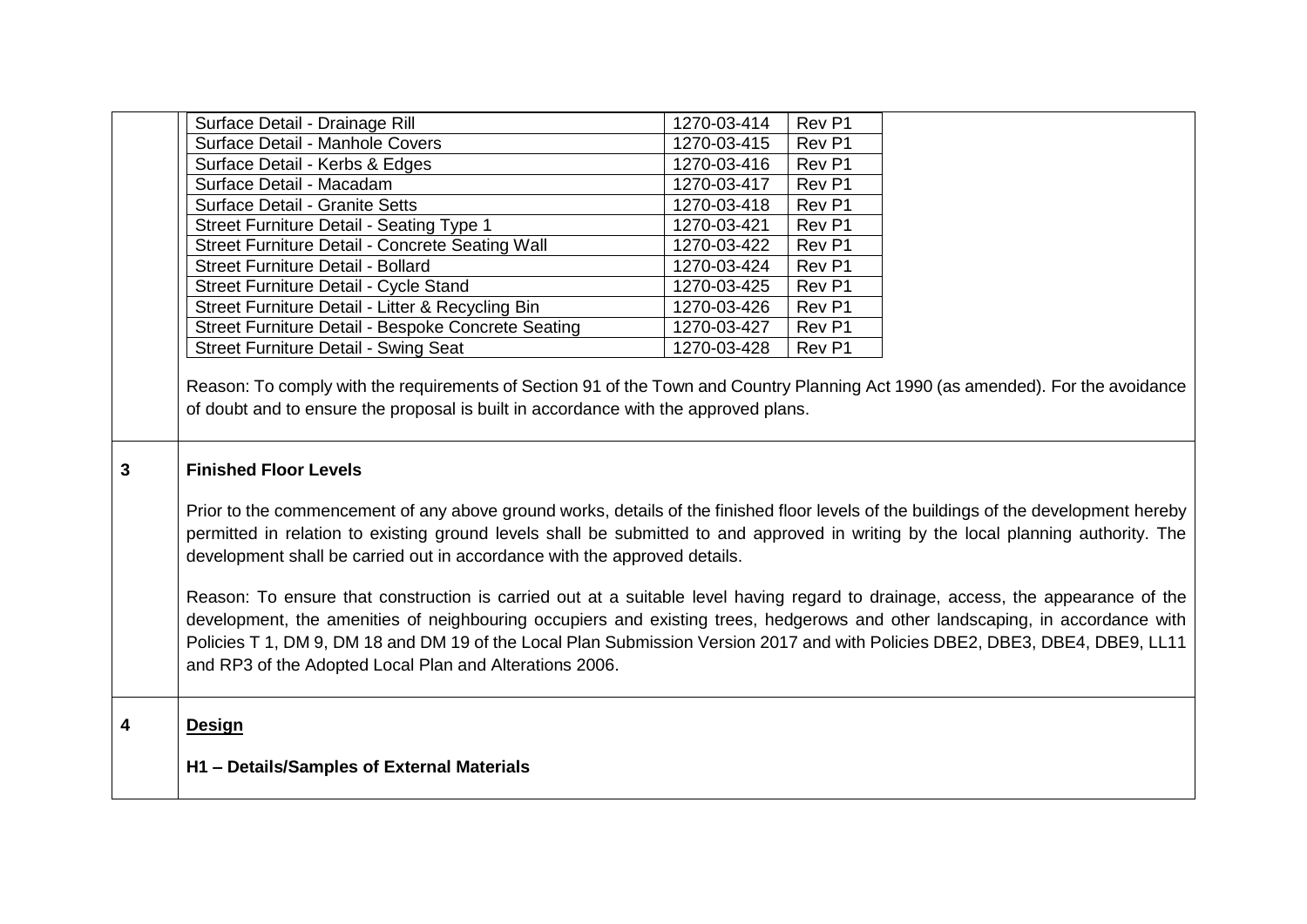Prior to the commencement of development above slab level, detailed drawings and samples of all materials (or documentary and photographic details where samples are unavailable) to be used in the construction of the external surfaces of the development, including any external cladding and internal cladding that is decorative and visible externally, decorative fascia or panels, balustrades and glazing, hereby permitted, shall be submitted to and approved in writing by the Local Planning Authority. The development shall be carried out in accordance with the approved details / samples. Please do not send materials to the Civic Offices. Materials should be kept on site and arrangements made with the planning officer for inspection.

### **Detailed drawings and samples shall include:**

- Principal features on the facades e.g. bay studies (1:50 @ appropriate paper size)
- Details of each envelope / roof type (1:20 @A3)
- Detailed brick elements including mortar joint profile (1:20 @A3)
- Details of glazing and curtain walling systems including any manifestation (1:20 @A3)
- Key junctions/bonds between materials/finishes (1:20 @A3)
- Ground floor frontages including entrances, glazing and signage zones, infill panels on plant rooms/bike stores etc, shopfronts or commercial/workspace frontages (1:50 @ appropriate paper size)
- Parapets, roof edges, rooftop plant screening, lift over runs etc (1:20 @A3)
- Elevational location of all joints e.g. structural, movement, panels (1:100 @ appropriate paper size)
- Elevational location of all openings in envelope e.g. ventilation grilles, bird & bat boxes (1:100 @ appropriate paper size)
- Elevational location of all items which are fixed to the façade e.g. fins/louvres, rainwater pipes, lighting, CCTV, alarms including any provision for cable runs boxes (1:100 @ appropriate paper size)
- Head, jamb and sill details, including profiles, for typical openings and all ground floor entrances and doors to balconies / terraces (1:20 @A3)
- Details of key architectural metalwork / screens / gates (1:20 @A3)
- Details of balconies and terraces including floor finishes (1:20 @A3)
- Balustrade details (1:20 @A3)
- Details of soffits and canopies (1:20 @A3)
- Details of external stairs (1:50 @A3)
- Junctions with neighbouring buildings (1:20 @A3)
- External signage details including elevations and sections (1:50 @A3) (excluding signage requiring separate advertisement consent)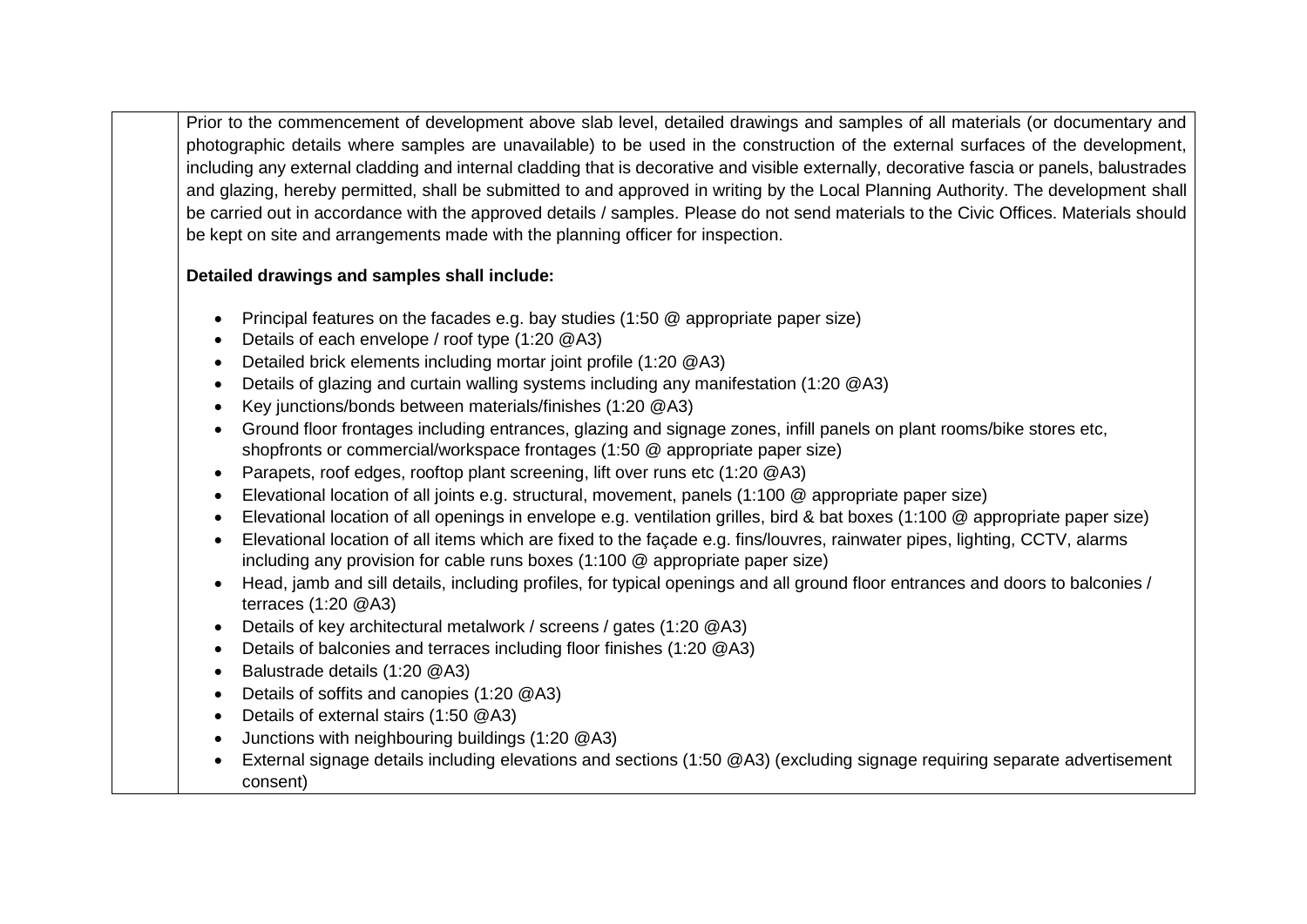| Details of green / brown roof system (1:20 @A3)<br>$\bullet$<br>Any other items not listed but bespoke to building requirement                                                                                                                                                                  |                |                  |  |
|-------------------------------------------------------------------------------------------------------------------------------------------------------------------------------------------------------------------------------------------------------------------------------------------------|----------------|------------------|--|
| Reason: To ensure a high quality design and satisfactory appearance to the development in the interests of visual amenity of the area,<br>in accordance with policy DBE1 of the adopted Local Plan 1998 & 2006, and Policy DM9 of the Local Plan Submission Version 2017,<br>and the NPPF 2021. |                |                  |  |
| H <sub>2</sub> - Materials                                                                                                                                                                                                                                                                      |                |                  |  |
| The details of materials to be submitted pursuant to Condition 4 and to be used in the construction of the external surfaces of the                                                                                                                                                             |                |                  |  |
| development hereby permitted shall match (in colour, style, bonding & texture) those shown on plan numbers:                                                                                                                                                                                     |                |                  |  |
| <b>Combined Site Plan Cottis and Bakers Lane Car Parks</b>                                                                                                                                                                                                                                      | $19756 - 0301$ | P03              |  |
| Extent of Off-Site Highways and Public Realm Works                                                                                                                                                                                                                                              | $19756 - 0302$ | P03              |  |
| <b>Proposed Site Sections</b>                                                                                                                                                                                                                                                                   | $19756 - 0303$ | P <sub>02</sub>  |  |
| Proposed Ground Floor Plan                                                                                                                                                                                                                                                                      | $19756 - 2001$ | P <sub>0</sub> 3 |  |
| Proposed First Floor Plan                                                                                                                                                                                                                                                                       | $19756 - 2002$ | P <sub>0</sub> 3 |  |
|                                                                                                                                                                                                                                                                                                 | $19756 - 2003$ | P03              |  |
| Proposed Second Floor Plan                                                                                                                                                                                                                                                                      |                |                  |  |
| Proposed Third Floor Plan                                                                                                                                                                                                                                                                       | $19756 - 2004$ | P <sub>0</sub> 3 |  |
| Proposed Roof Plan                                                                                                                                                                                                                                                                              | $19756 - 2005$ | P03              |  |
| Ground Floor Plan - Phase 1 (Meanwhile Use)                                                                                                                                                                                                                                                     | $19756 - 2050$ | P <sub>02</sub>  |  |
| Sections - 1 of 2                                                                                                                                                                                                                                                                               | $19756 - 2101$ | P <sub>02</sub>  |  |
| Sections $-2$ of 2                                                                                                                                                                                                                                                                              | $19756 - 2102$ | P01              |  |
| Elevations                                                                                                                                                                                                                                                                                      | $19756 - 2201$ | P <sub>02</sub>  |  |
| Elevations - Phase 1 (Meanwhile Use)                                                                                                                                                                                                                                                            | $19756 - 2202$ | P <sub>02</sub>  |  |
| Detail Bay Elevation 1 - Car Park                                                                                                                                                                                                                                                               | $19756 - 2301$ | P02              |  |

adopted Local Plan 1998 & 2006, and DM9 of the Local Plan Submission Version 2017, and the NPPF 2021.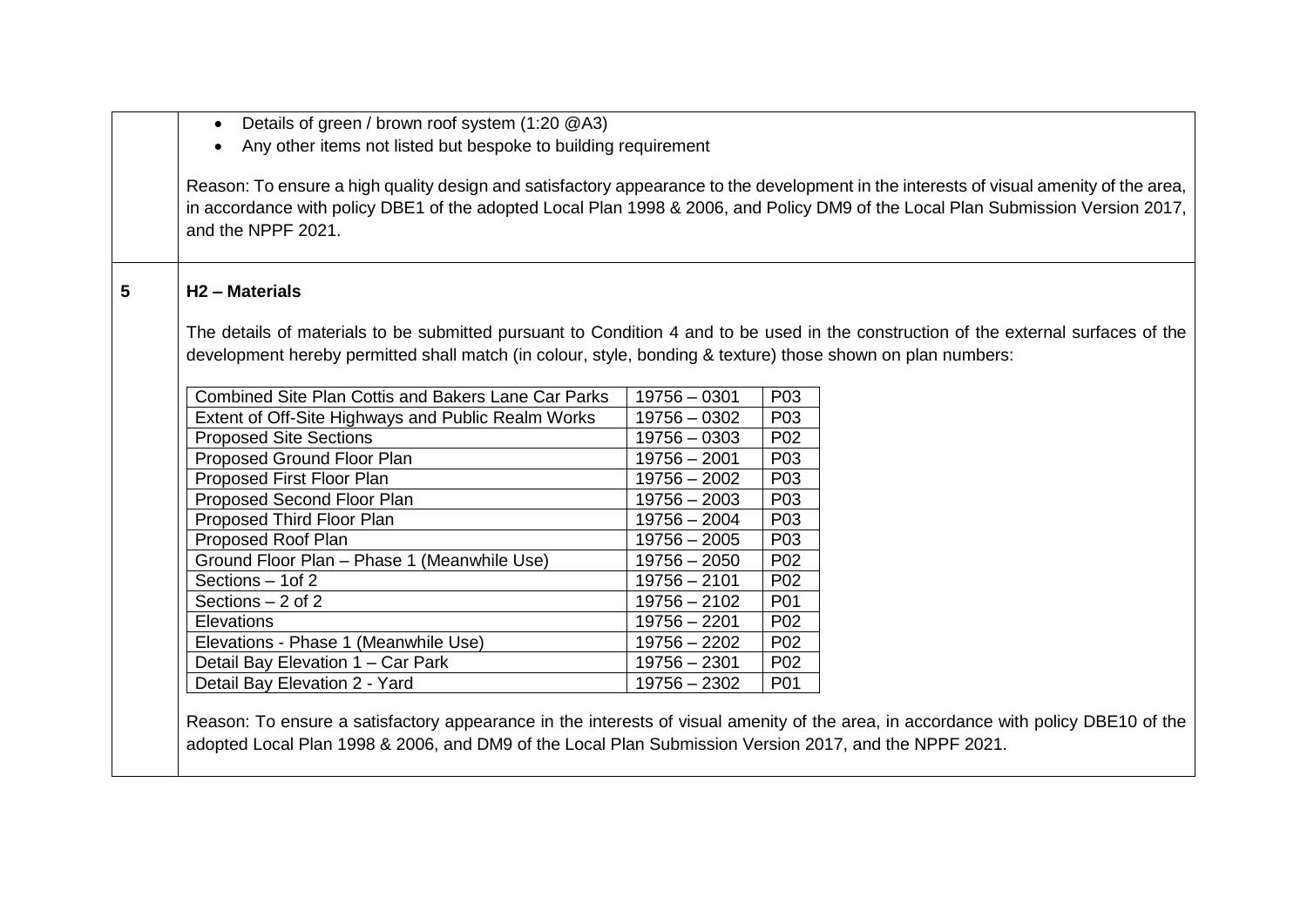| 6              | H <sub>3</sub> - Boundary Treatment                                                                                                                                                                                                                                                                                                                                                                                                                                                                                                                                                                                                                                                                                                                                                                                                                                                                   |
|----------------|-------------------------------------------------------------------------------------------------------------------------------------------------------------------------------------------------------------------------------------------------------------------------------------------------------------------------------------------------------------------------------------------------------------------------------------------------------------------------------------------------------------------------------------------------------------------------------------------------------------------------------------------------------------------------------------------------------------------------------------------------------------------------------------------------------------------------------------------------------------------------------------------------------|
|                | Prior to the commencement of any above ground works of the development, or any phase of the development, whichever is the sooner,<br>herby permitted, a scale plan of not less than 1:100 indicating the position, design, materials and height and type of boundary treatment<br>to be erected, shall be submitted to and approved in writing by the Local Planning Authority. The details of the boundary treatment to<br>be submitted and used in the construction of the development shall accord with the noise attenuation criteria detailed within the<br>submitted Noise Impact Assessment Technical Report: R8437-2 Rev 1 (24 Acoustics: 10 <sup>th</sup> December 2020). The development shall<br>be carried out in accordance with the approved details and all boundary treatment shall be implemented prior to the occupation of the<br>development and thereafter permanently retained. |
|                | Reason: To ensure the safe movement of vehicles between the highway and off-street parking areas and to ensure a satisfactory<br>appearance of the development, in accordance with Local Plan and Alterations policies ST4 & DBE1 and Submission Version Local<br>Plan (2017) policies T1 (paragraph F) & DM 9, all of which are consistent with the National Planning Policy Framework.                                                                                                                                                                                                                                                                                                                                                                                                                                                                                                              |
| $\overline{7}$ | <b>External Lighting</b>                                                                                                                                                                                                                                                                                                                                                                                                                                                                                                                                                                                                                                                                                                                                                                                                                                                                              |
|                | Details of any external lighting of the site, or any phase of the development, whichever is the sooner, shall be submitted to, and<br>approved in writing by, the Local Planning Authority 6 months prior to the occupation of the development. This information shall include<br>layout and elevation plans with beam orientation, light spill and a schedule of equipment to be installed (luminaire type, mounting<br>height, aiming angles and luminaire profiles) and details of when all non-essential external lighting for the development shall be non-<br>illuminated. The lighting shall be installed, maintained and operated in accordance with the approved details unless otherwise agreed<br>in writing by the Local Planning Authority.                                                                                                                                              |

Reason: To ensure that the use of the lighting does not cause undue nuisance and disturbance to neighbouring properties at unreasonable hours and in accordance with policies RP5A and DBE9 of the adopted Local Plan and Alterations, and policies DM9 & DM21 of the Local Plan Submission Version 2017, and the NPPF 2021.

## **Soft/Hard Landscaping/Trees**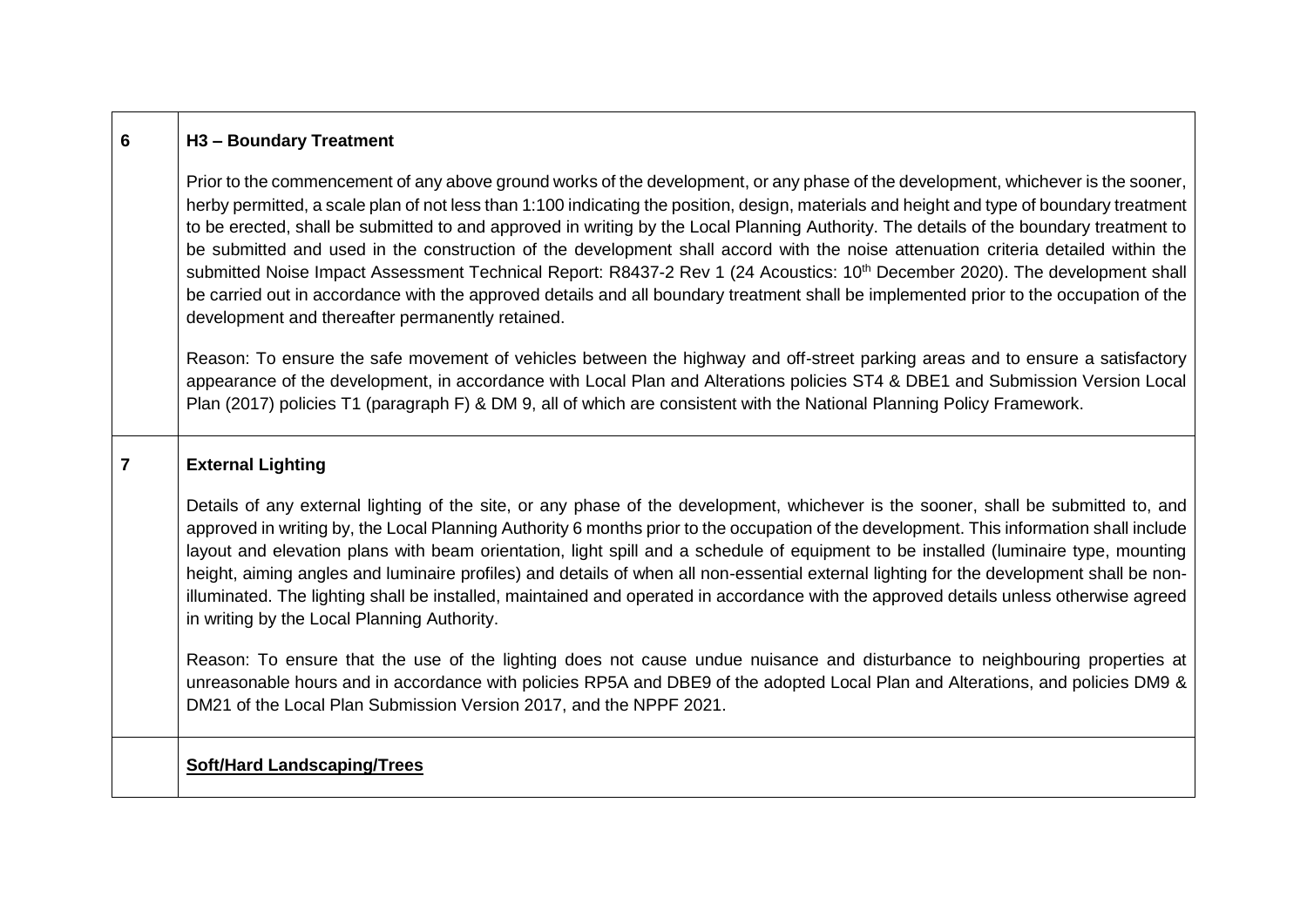| 8 | <b>C1 - Retention of Trees and Shrubs</b>                                                                                                                                                                                                                                                                                                                                                                                                                                                                                                                                                                                                                                                                                                                                                                                                                                                                                                                                             |
|---|---------------------------------------------------------------------------------------------------------------------------------------------------------------------------------------------------------------------------------------------------------------------------------------------------------------------------------------------------------------------------------------------------------------------------------------------------------------------------------------------------------------------------------------------------------------------------------------------------------------------------------------------------------------------------------------------------------------------------------------------------------------------------------------------------------------------------------------------------------------------------------------------------------------------------------------------------------------------------------------|
|   | If any tree, shrub or hedge shown to be retained in the submitted Arboricultural Impact Assessment 200659-PD-11a (TMA: June 2021)<br>is removed, uprooted or destroyed, dies, or becomes severely damaged or diseased during development activities or within 3 years<br>of the completion of the development, another tree, shrub or hedge of the same size and species shall be planted within 6 months or<br>during the next planting season (whichever is the sooner) at the same place, unless the Local Planning Authority gives its written<br>consent to any variation. If within a period of five years from the date of planting any replacement tree, shrub or hedge is removed,<br>uprooted or destroyed, or dies or becomes seriously damaged or defective another tree, shrub or hedge of the same species and size<br>as that originally planted shall, within 6 months or during the next planting season (whichever is the sooner), be planted at the same<br>place. |
|   | Reason: To safeguard the amenity of the existing trees, shrubs or hedges and to ensure a satisfactory appearance to the development,<br>in accordance with policies LL10 & LL11 of the adopted Local Plan 1998 & 2006, policies DM3 and DM5 of the Local Plan Submission<br>Version 2017, the NPPF 2021, and Section 197 of the Town and Country Planning Act 1990 (as amended).                                                                                                                                                                                                                                                                                                                                                                                                                                                                                                                                                                                                      |
| 9 | C3 - Hard and Soft Landscaping                                                                                                                                                                                                                                                                                                                                                                                                                                                                                                                                                                                                                                                                                                                                                                                                                                                                                                                                                        |
|   | Prior to any above ground works, a scheme of hard and soft landscaping for the site, including details of materials, species and a<br>planting schedule shall be submitted to and approved in writing by the Local Planning Authority. The hard landscaping details shall<br>include:-<br>a) details of existing features to be retained;<br>b) proposed finished levels or contours;<br>c) hard surfacing materials;<br>d) means of enclosure;<br>e) car parking layouts;                                                                                                                                                                                                                                                                                                                                                                                                                                                                                                            |
|   | f) other vehicle and pedestrian access and circulation areas;<br>g) secure cycle storage facilities;                                                                                                                                                                                                                                                                                                                                                                                                                                                                                                                                                                                                                                                                                                                                                                                                                                                                                  |
|   | h) refuse facilities;<br>i) other minor artefacts and structures, including furniture, play equipment, signs, functional services above and below ground (e.g.<br>drainage, power, communications cables, pipelines) including heating strips, indicating lines, manholes, supports etc.;<br>j) retained historic landscape features and proposals for restoration where relevant;<br>k) existing trees and hedgerows to be retained; .                                                                                                                                                                                                                                                                                                                                                                                                                                                                                                                                               |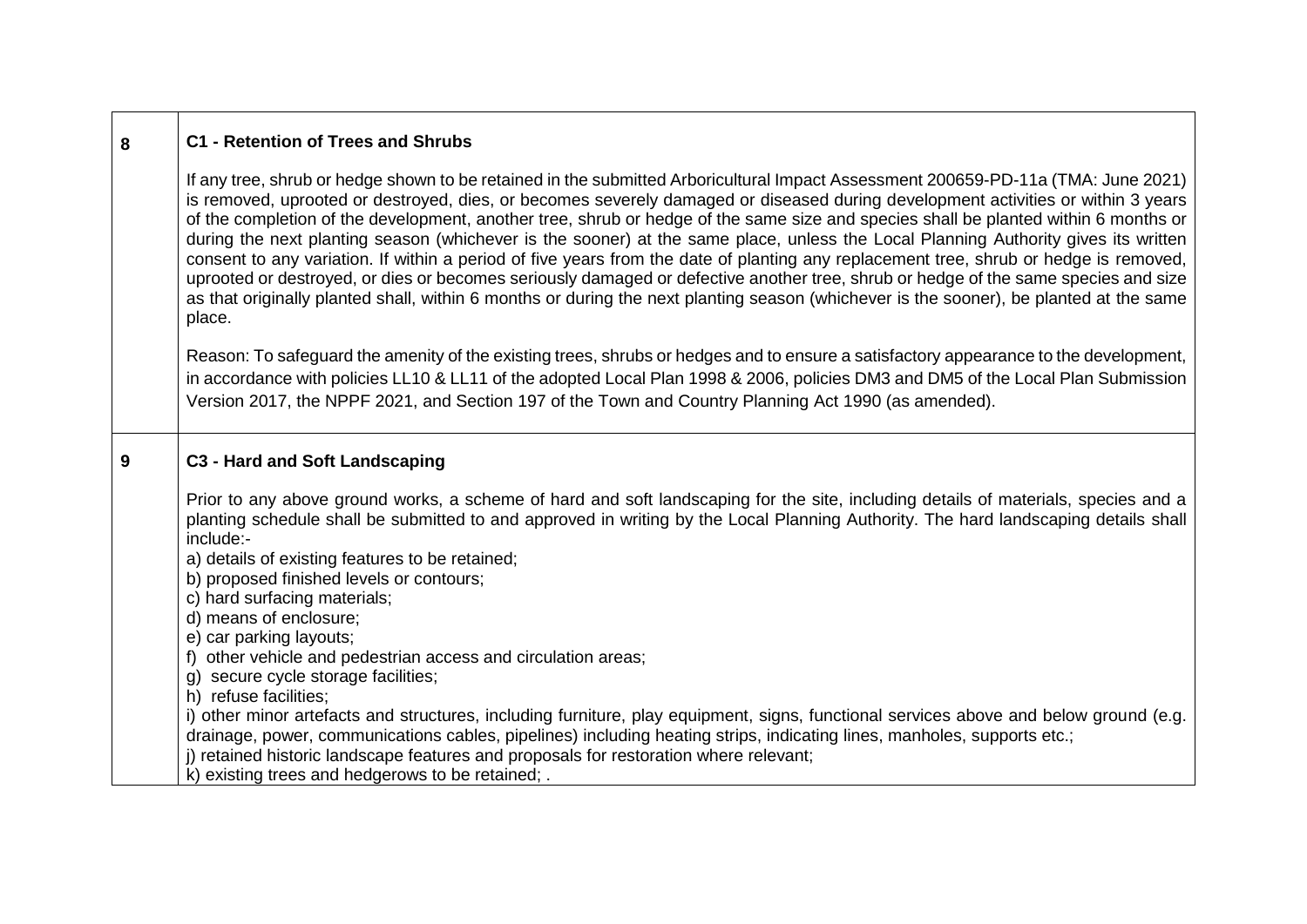|    | I) soft landscaping details including plans for planting or establishment by any means and full written specifications and schedules of<br>plants, including species, plant sizes and proposed numbers /densities where appropriate;<br>m) tree/hedgerow removal;                                                                                                                                                                                                                                                                                                                                                                                                                                                                                                                                                                                                                                                                                                                                                                      |
|----|----------------------------------------------------------------------------------------------------------------------------------------------------------------------------------------------------------------------------------------------------------------------------------------------------------------------------------------------------------------------------------------------------------------------------------------------------------------------------------------------------------------------------------------------------------------------------------------------------------------------------------------------------------------------------------------------------------------------------------------------------------------------------------------------------------------------------------------------------------------------------------------------------------------------------------------------------------------------------------------------------------------------------------------|
|    | n) tree planting including species, planting location, timing of planting, specification and maintenance;<br>o) tree protection measures;<br>p) programme of management of the soft planting;                                                                                                                                                                                                                                                                                                                                                                                                                                                                                                                                                                                                                                                                                                                                                                                                                                          |
|    | All hard and soft landscape works shall be carried out in accordance with the approved details. The works shall be carried out prior to<br>the occupation of the building or completion of the development, whichever is the sooner. If any plants which within a period of 5 years<br>from the completion of the development die, are removed or become seriously damaged or diseased, shall be replaced in the next<br>planting season with others of similar size and species unless the Local Planning Authority gives written consent to any variation.                                                                                                                                                                                                                                                                                                                                                                                                                                                                           |
|    | Reason: To secure the provision and retention of the landscaping in the interests of the visual amenity of the area in accordance with<br>policies CP2 & LL11 of the adopted Local Plan 1998 & 2006, policies DM3 and DM5 of the Local Plan Submission Version 2017, the<br>NPPF 2021, and Section 197 of the Town and Country Planning Act 1990 (as amended).                                                                                                                                                                                                                                                                                                                                                                                                                                                                                                                                                                                                                                                                         |
| 10 | <b>Soft Landscape</b>                                                                                                                                                                                                                                                                                                                                                                                                                                                                                                                                                                                                                                                                                                                                                                                                                                                                                                                                                                                                                  |
|    | Soft landscape works pursuant to Condition 9 shall comply with the approved planting plans (1270-03-201 P5, 1270-05-202 P5 and<br>1270-03-203 P3) and include planting plans; written specifications (including cultivation and other operations associated with plant<br>and grass establishment); schedules of plants, noting species, plant sizes and proposed numbers/densities where appropriate;<br>implementation programme. All planting, seeding or turfing comprised in the approved details of landscaping shall be carried out in<br>the first planting and seeding seasons following the occupation of the buildings or the completion of the development, whichever is<br>the sooner; and any trees or plants which within a period of 5 years from the completion of the development die, are removed or<br>become seriously damaged or diseased shall be replaced in the next planting season with others of similar size and species, unless<br>the local planning authority gives written approval to any variation. |
|    | Reason: To ensure a satisfactory appearance to the development and landscape treatment of the site. To safeguard the visual<br>character of the immediate area in accordance with Policies DM 3, DM 5 and DM 9 of the Local Plan Submission Version and with<br>LL10 and LL11 of the Adopted Local Plan and Alterations 2006, and the NPPF 2021.                                                                                                                                                                                                                                                                                                                                                                                                                                                                                                                                                                                                                                                                                       |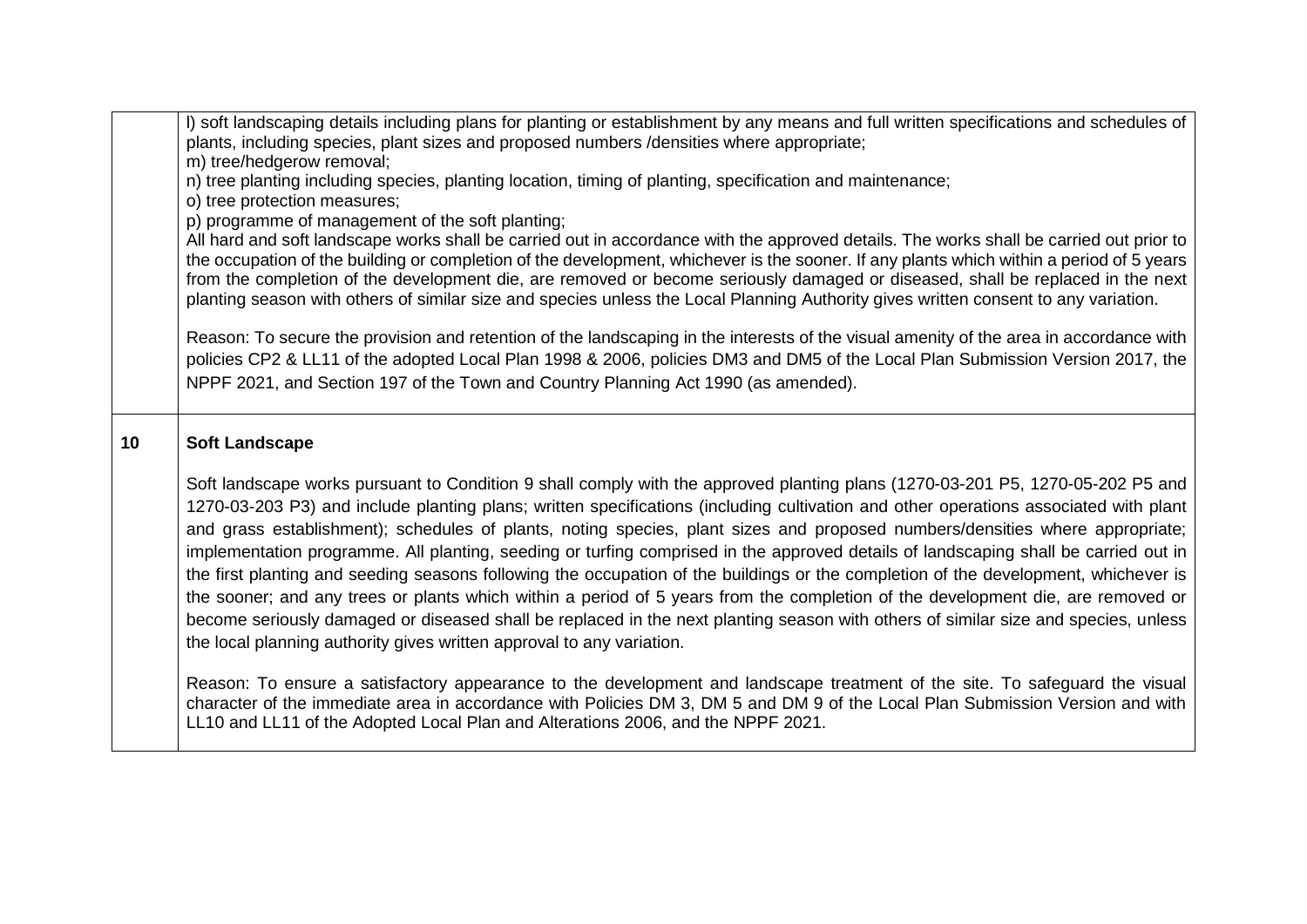| 11 | <b>C6 - Tree Protection Measures</b>                                                                                                                                                                                                                                                                                                                                                                                                                                                                                                                                                                                                                                                                                                                                                                                                                                                                                                                                                                                                                                                                                                                                                                                                                                                                                                                                                                                                       |
|----|--------------------------------------------------------------------------------------------------------------------------------------------------------------------------------------------------------------------------------------------------------------------------------------------------------------------------------------------------------------------------------------------------------------------------------------------------------------------------------------------------------------------------------------------------------------------------------------------------------------------------------------------------------------------------------------------------------------------------------------------------------------------------------------------------------------------------------------------------------------------------------------------------------------------------------------------------------------------------------------------------------------------------------------------------------------------------------------------------------------------------------------------------------------------------------------------------------------------------------------------------------------------------------------------------------------------------------------------------------------------------------------------------------------------------------------------|
|    | The development hereby permitted shall proceed in accordance with the terms of the Arboricultural Impact Assessment 200659-PD-<br>11a (TMA: June 2021). Its implementation shall include the supervision of the tree protection during the demolition and construction<br>phases by an Arboricultural Consultant (provided by the applicant with the agreement of the local planning authority).                                                                                                                                                                                                                                                                                                                                                                                                                                                                                                                                                                                                                                                                                                                                                                                                                                                                                                                                                                                                                                           |
|    | Reason: To protect existing trees during the construction works in order to ensure that the character and amenity of the area are not<br>impaired, in accordance with Policies DM 3, DM 5 and DM 9 of the Local Plan Submission Version and with LL10 and LL11 of the<br>Adopted Local Plan and Alterations 2006.                                                                                                                                                                                                                                                                                                                                                                                                                                                                                                                                                                                                                                                                                                                                                                                                                                                                                                                                                                                                                                                                                                                          |
| 12 | <b>Construction Environmental Management Plan (CEMP)</b>                                                                                                                                                                                                                                                                                                                                                                                                                                                                                                                                                                                                                                                                                                                                                                                                                                                                                                                                                                                                                                                                                                                                                                                                                                                                                                                                                                                   |
|    | Prior to the commencement of the development hereby permitted (including ground works, vegetation clearance), a construction<br>environmental management plan (CEMP: Biodiversity) shall be submitted to and approved in writing by the local planning authority.<br>The CEMP (Biodiversity) shall include the following.<br>(a) Risk assessment of potentially damaging construction activities.<br>(b) Identification of ""biodiversity protection zones"".<br>(c) Practical measures (both physical measures and sensitive working practices) to avoid or reduce impacts during construction (may<br>be provided as a set of method statements).<br>(d) Measures to protect badgers from being trapped in open excavations and/or pipe culverts.<br>(e) The location and timings of sensitive works to avoid harm to biodiversity features.<br>(f) The times during which construction when specialist ecologists need to be present on site to oversee works.<br>(g) Responsible persons and lines of communication.<br>(h) The role and responsibilities on site of an ecological clerk of works (ECoW) or similarly<br>competent person.<br>(i) Use of protective fences, exclusion barriers and warning signs.<br>The approved CEMP shall be adhered to and implemented throughout the construction period strictly in accordance with the approved<br>details, unless otherwise agreed in writing by the local planning authority. |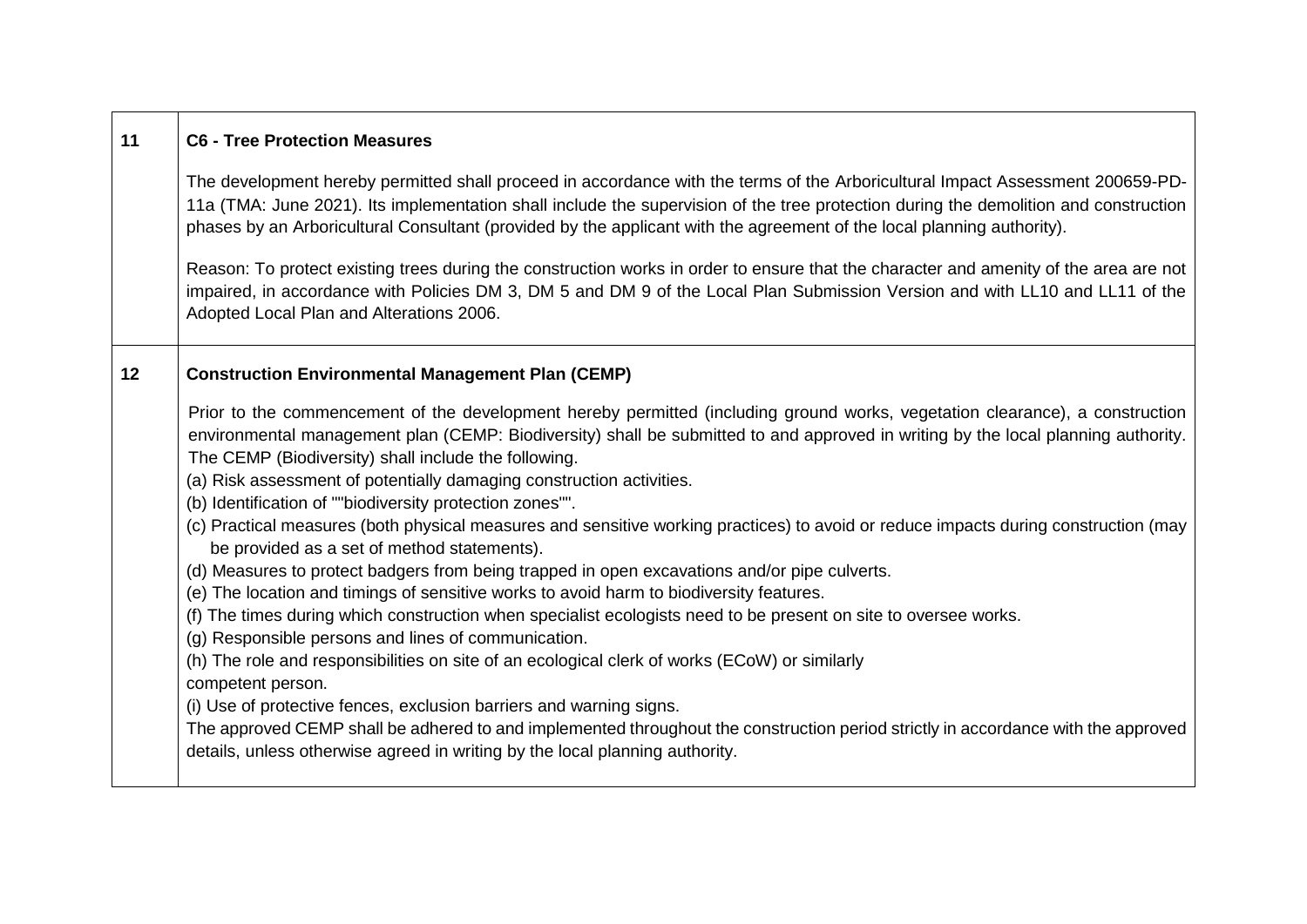|    | Reason: To avoid or mitigate the effects of the construction of the development on ecological receptors, in accordance with Policies<br>DM 3, DM 5 and DM 9 of the Local Plan Submission Version and with LL10 and LL11 of the Adopted Local Plan and Alterations 2006                                                                                                                                                                                                                                                                                                                                                                                                                                                                                                                                                                                                                                                                                                                                                                                                                                                                                   |
|----|----------------------------------------------------------------------------------------------------------------------------------------------------------------------------------------------------------------------------------------------------------------------------------------------------------------------------------------------------------------------------------------------------------------------------------------------------------------------------------------------------------------------------------------------------------------------------------------------------------------------------------------------------------------------------------------------------------------------------------------------------------------------------------------------------------------------------------------------------------------------------------------------------------------------------------------------------------------------------------------------------------------------------------------------------------------------------------------------------------------------------------------------------------|
| 13 | Landscape and Ecological Management Plan (LEMP)                                                                                                                                                                                                                                                                                                                                                                                                                                                                                                                                                                                                                                                                                                                                                                                                                                                                                                                                                                                                                                                                                                          |
|    | Prior to the first occupation of the development, or any phase of the development, whichever is the sooner, a landscape and ecological<br>management plan (LEMP) shall be submitted to, and approved in writing by, the local planning authority. The content of the LEMP<br>shall include the following.                                                                                                                                                                                                                                                                                                                                                                                                                                                                                                                                                                                                                                                                                                                                                                                                                                                |
|    | (a) Description and evaluation of features to be managed.<br>(b) Ecological trends and constraints on site that might influence management.<br>(c) Aims and objectives of management.<br>(d) Appropriate management options for achieving aims and objectives.<br>(e) Prescriptions for management actions.<br>(f) Prescription of a work schedule (including an annual work plan capable of being rolled forward over a five-year period).<br>(g) Details of the body or organisation responsible for implementation of the plan.<br>(h) Ongoing monitoring and remedial measures.<br>The LEMP shall also include details of the legal and funding mechanism(s) by which the long-term implementation of the plan will be<br>secured by the developer with the management body(ies) responsible for its delivery. The plan shall also set out (where the results<br>from monitoring show that conservation aims and objectives of the LEMP are not being met) contingencies and/or remedial action will<br>be identified, agreed and implemented so that the development still delivers the fully functioning biodiversity objectives of the originally |
|    | approved scheme. The maintenance schedule shall be for a minimum period of 5 years and include details of the arrangements for<br>its implementation. The development shall be carried out in accordance with the approved schedule. The management plan &<br>maintenance schedule shall be carried out in accordance with the approved details. The works shall be carried out prior to the<br>occupation of the building or completion of the development, whichever is the sooner.                                                                                                                                                                                                                                                                                                                                                                                                                                                                                                                                                                                                                                                                    |
|    | Reason: To allow the LPA to discharge its duties under the Conservation of Habitats and Species Regulations 2017 (as amended),<br>the Wildlife & Countryside Act 1981 as amended and s40 of the NERC Act 2006 (Priority habitats & species). To ensure habitat<br>enhancement within the landscape of the development, in accordance with Policies DM 1, DM 3, DM 5 and DM 9 of the Local Plan<br>Submission Version and with LL7, LL10 and LL11 of the Adopted Local Plan and Alterations 2006, the NPPF 2021 and Section 197<br>of the Town and Country Planning Act 1990 (as amended).                                                                                                                                                                                                                                                                                                                                                                                                                                                                                                                                                                |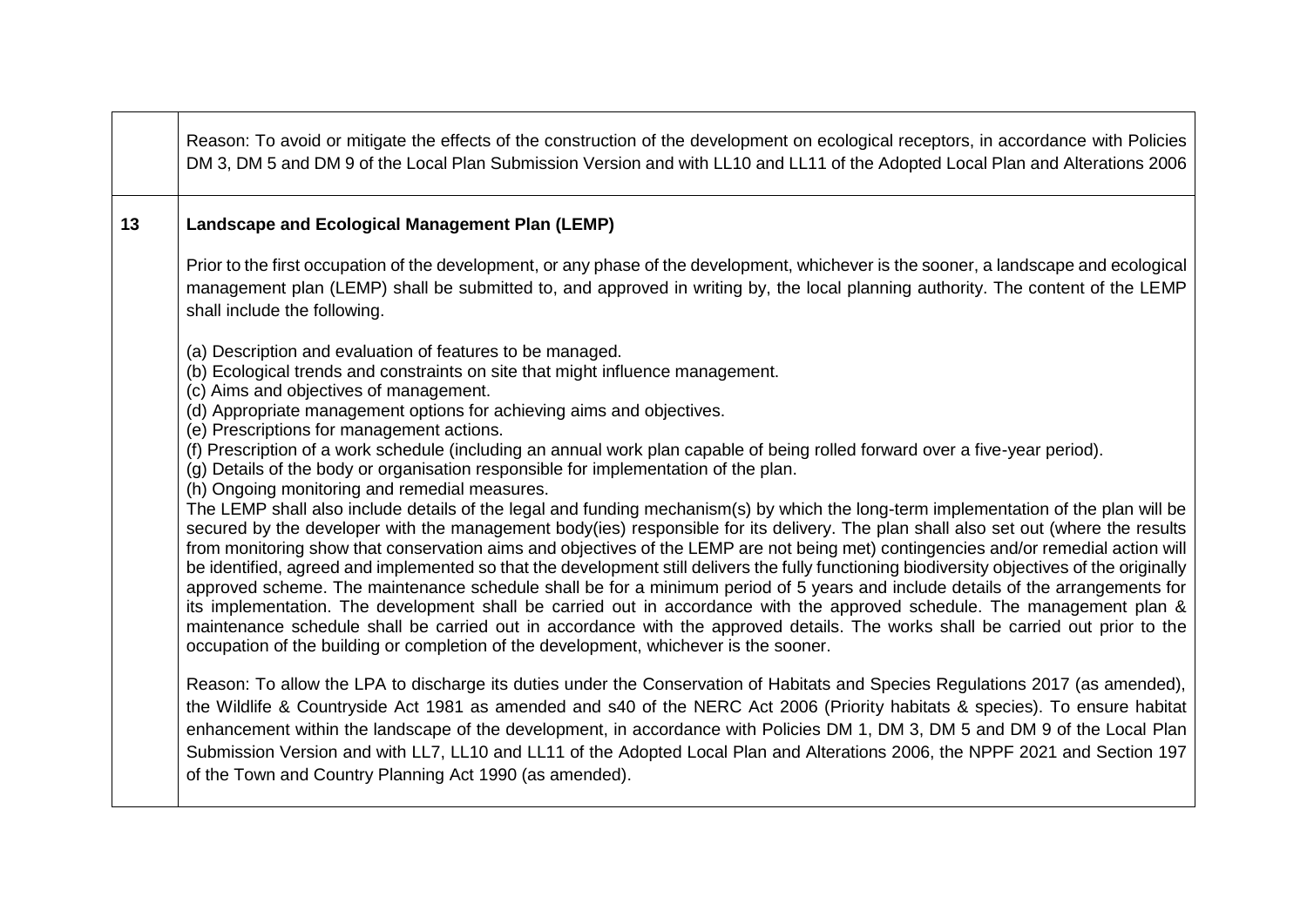| 14 | <b>Transport</b>                                                                                                                                                                                                                                                                                                                                                                                                                                                                                                                                                                                                                                                                                                                                                                                             |
|----|--------------------------------------------------------------------------------------------------------------------------------------------------------------------------------------------------------------------------------------------------------------------------------------------------------------------------------------------------------------------------------------------------------------------------------------------------------------------------------------------------------------------------------------------------------------------------------------------------------------------------------------------------------------------------------------------------------------------------------------------------------------------------------------------------------------|
|    | <b>Highway Works</b>                                                                                                                                                                                                                                                                                                                                                                                                                                                                                                                                                                                                                                                                                                                                                                                         |
|    | Prior to any above ground works of the development hereby permitted, the improvement works to the public highway as shown in<br>principle on Meinhardt drawing no. 2748-MHT-CV-003 Rev P02 shall be submitted to and agreed in writing by the Local Planning<br>Authority, in consultation with Essex County Council. The improvement works shall be implemented prior to the occupation of the<br>development in accordance with the approved details and these details shall include phasing of the works that broadly accord with<br>drawing 19756-XX-00-DR-0302-P P2. The design details to be agreed shall include but not be limited to the following:                                                                                                                                                 |
|    | New vehicular/pedestrian/cycle accesses for Cottis Lane development and Bakers Lane development.<br>The provision of a new junction arrangement and street materials including increasing existing footway widths and provision<br>of dropped kerb crossing points with tactile paving;<br>Provision of a new layby and road widening on Bakers Lane with an adoptable 2m footway to rear of each;<br>$\bullet$<br>Implementation or amendment of Traffic Regulation Orders (TROs) as appropriate for parking and loading restrictions<br>considered relevant and necessary along Cottis Lane and Bakers Lane;<br>To implement an appropriate TRO and works as necessary, on Cottis Lane, to prevent motor vehicles along approx. 50m of<br>its length from the High Street to the turning head to the rear. |
|    | Reason: To ensure that safe, efficient and improved accessibility is provided for all highway users. In order to protect highway safety<br>and the amenity of other users of the public highway and rights of way, in accordance with Policy T 1 of the Local Plan Submission<br>Version and with Policy ST4 of the Adopted Local Plan and Alterations 2006.                                                                                                                                                                                                                                                                                                                                                                                                                                                 |
| 15 | <b>Vehicle Turning Areas</b>                                                                                                                                                                                                                                                                                                                                                                                                                                                                                                                                                                                                                                                                                                                                                                                 |
|    | Prior to the first occupation of the development the vehicle/cycle parking and turning areas as indicated on the approved plans shall<br>be implemented, hard surfaced, sealed and marked out. The parking and turning areas shall be retained in perpetuity for their intended<br>purpose.                                                                                                                                                                                                                                                                                                                                                                                                                                                                                                                  |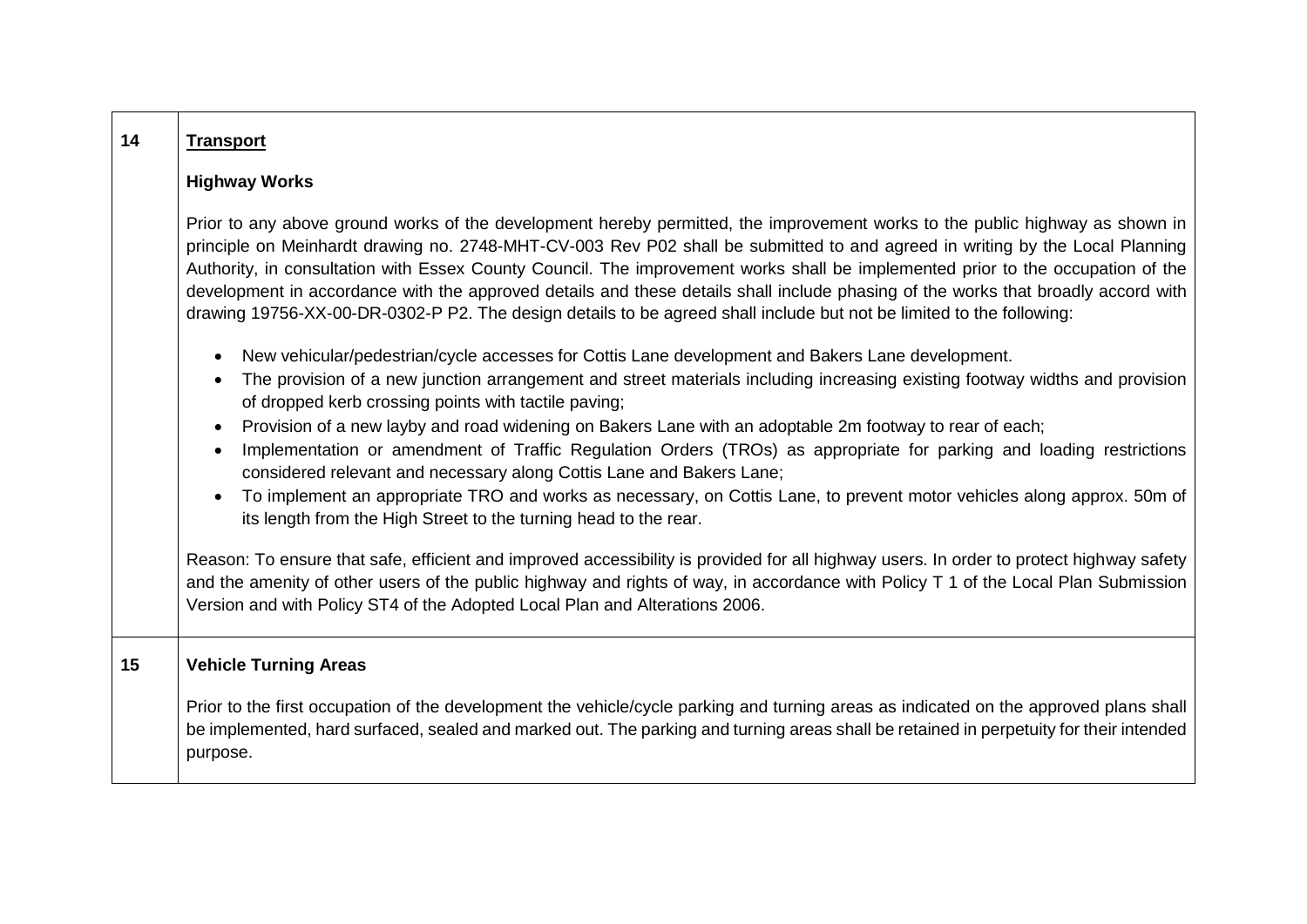|    | Reason: To ensure that appropriate parking and turning is provided, in accordance with Policy T 1 of the Local Plan Submission<br>Version 2017 and with Policy ST4 of the Adopted Local Plan and Alterations 2006.                                                                                                                                                                                                                                                                                                                                                                                                                                                         |
|----|----------------------------------------------------------------------------------------------------------------------------------------------------------------------------------------------------------------------------------------------------------------------------------------------------------------------------------------------------------------------------------------------------------------------------------------------------------------------------------------------------------------------------------------------------------------------------------------------------------------------------------------------------------------------------|
|    |                                                                                                                                                                                                                                                                                                                                                                                                                                                                                                                                                                                                                                                                            |
| 16 | <b>Delivery and Servicing Plan</b>                                                                                                                                                                                                                                                                                                                                                                                                                                                                                                                                                                                                                                         |
|    | Prior to the commencement of any above ground works for the development, or any phase of the development, whichever is the<br>sooner, hereby permitted, a highways management plan shall be submitted to and approved in writing by the Local Planning Authority.<br>The highways management plan shall include the management responsibilities and maintenance schedule for the private access road;<br>the on-site car and cycle parking; electric vehicle charging points; servicing, loading and unloading, turning and waiting areas. The<br>management plan shall be carried out in accordance with the approved details and its requirements adhered to thereafter. |
|    | Reason: In the interest of highways and pedestrian safety and the character and appearance of the development, in accordance with<br>Policies T 1 and DM 9 of the Local Plan Submission Version and with Policies DBE1, DBE4 and ST4 of the Adopted Local Plan and<br>Alterations 2006.                                                                                                                                                                                                                                                                                                                                                                                    |
| 17 | <b>Construction Management Plan</b>                                                                                                                                                                                                                                                                                                                                                                                                                                                                                                                                                                                                                                        |
|    | Prior to the commencement of development, or any phase of the development, whichever is the sooner, hereby permitted, a<br>Construction Management/Method Plan and Statement with respect to the construction phase of the development shall be submitted<br>to and approved in writing by the local planning authority. Development works shall be undertaken in accordance with the approved<br>Construction Management/Method Statement. The details shall include:                                                                                                                                                                                                     |
|    | Construction vehicle numbers, type and routing;<br>a)                                                                                                                                                                                                                                                                                                                                                                                                                                                                                                                                                                                                                      |
|    | Traffic management requirements, including crossing the public highway and other rights of way;<br>b)<br>Vehicle parking for site operatives and visitors (inclusive of travel plan measures to ensure town centre visitor parking isn't utilised<br>C)<br>for contractors);                                                                                                                                                                                                                                                                                                                                                                                               |
|    | d) Loading/unloading and storage of plant and materials used in constructing the development;                                                                                                                                                                                                                                                                                                                                                                                                                                                                                                                                                                              |
|    | Construction and storage compound areas;<br>e)<br>The erection and maintenance of security hoarding;<br>f)                                                                                                                                                                                                                                                                                                                                                                                                                                                                                                                                                                 |
|    | Siting and details of wheel washing facilities including location of petrol/oil interceptors in all car parking/washing/ repair facilities;<br>$\mathsf{q}$                                                                                                                                                                                                                                                                                                                                                                                                                                                                                                                |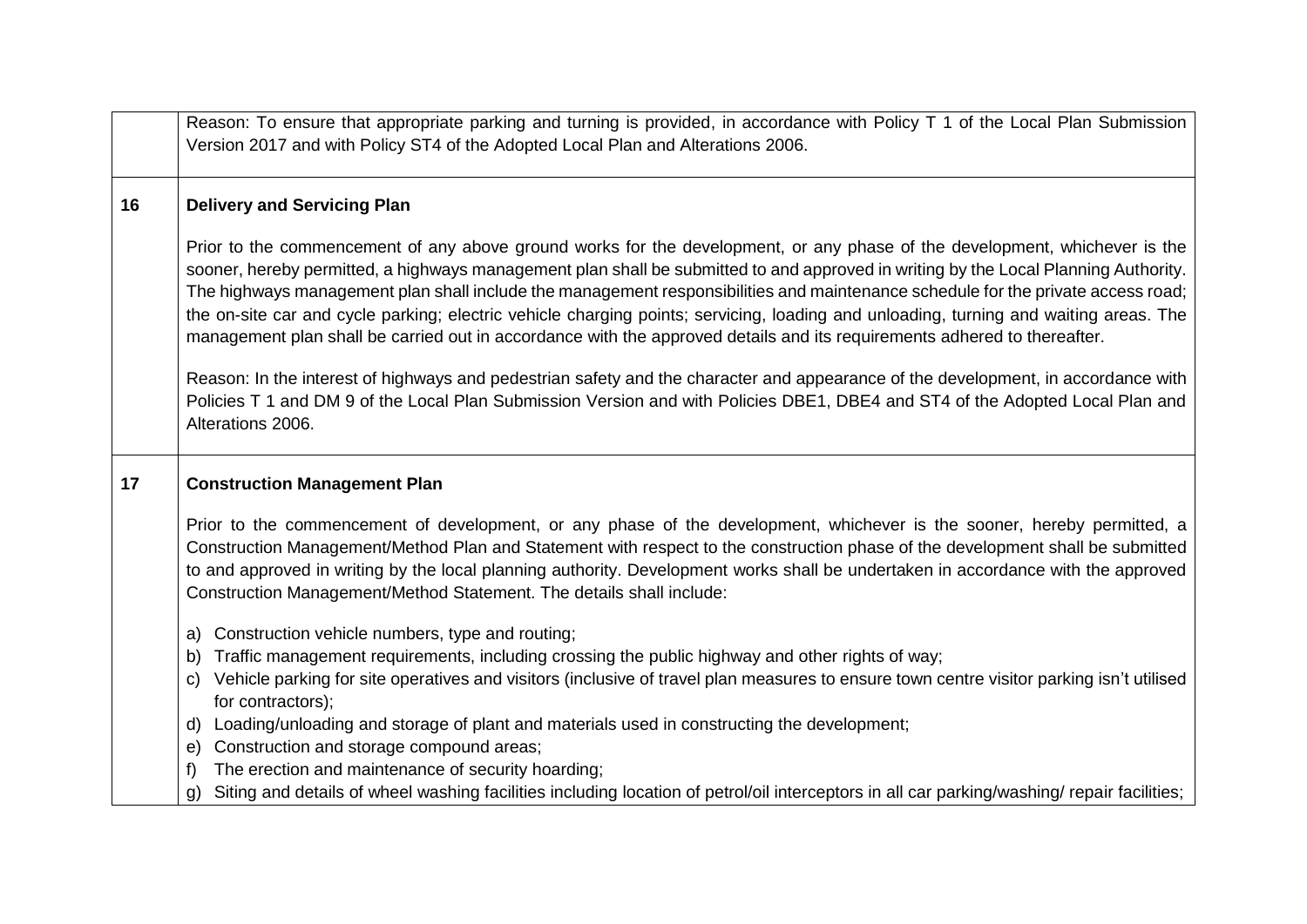|    | Frequency and method of cleaning of site entrances, site tracks and the adjacent public highway;<br>h)                                                |
|----|-------------------------------------------------------------------------------------------------------------------------------------------------------|
|    | Minimisation of dust emissions arising from construction activities on site and any temporary access to the public highway;<br>i)                     |
|    | Details of the responsible person (site manager/office) who can be contacted; and<br>j)                                                               |
|    | A scheme of recycling/disposing of waste resulting from demolition and construction works.<br>$\mathsf{k}$                                            |
|    | Reason: In the interest of highways and pedestrian safety and the character and appearance of the development. To prevent oil-                        |
|    | polluted discharges entering local watercourses. To ensure satisfactory provision in relation to adjoining properties and circulation                 |
|    | within the site, in accordance with Policies T 1 and DM 9 of the Local Plan Submission Version and with Policies DBE1, DBE4 and                       |
|    | ST4 of the Adopted Local Plan and Alterations 2006.                                                                                                   |
|    |                                                                                                                                                       |
|    |                                                                                                                                                       |
| 18 | <b>Vehicle Wheel Washing</b>                                                                                                                          |
|    |                                                                                                                                                       |
|    | Wheel washing or other cleaning facilities for vehicles leaving the site during construction works shall be installed and utilised to clean           |
|    | vehicles immediately before leaving the site. Any mud or other material deposited on nearby roads as a result of the development<br>shall be removed. |
|    |                                                                                                                                                       |
|    | Reason: To avoid the deposit of material on the public highway in the interests of highway safety, in accordance with policy ST4 of                   |
|    | the adopted Local Plan 1998 & 2006, Policy T1 of the Local Plan Submission Version 2017, and the NPPF 2021.                                           |
|    |                                                                                                                                                       |
|    |                                                                                                                                                       |
| 19 | <b>Swept Path Analysis</b>                                                                                                                            |
|    | Prior to commencement of the development hereby permitted, swept path assessments for the specified phase of development shall                        |
|    | be submitted to and approved in writing by the Local Planning Authority and shall include the following:                                              |
|    |                                                                                                                                                       |
|    | a) Large car accessing car parking spaces to demonstrate that they can be safely entered and departed from. This should be                            |
|    | demonstrated for the car parking spaces that are in corners and for one midway in a row. This will be necessary for any public or                     |
|    | employment car parks;                                                                                                                                 |
|    |                                                                                                                                                       |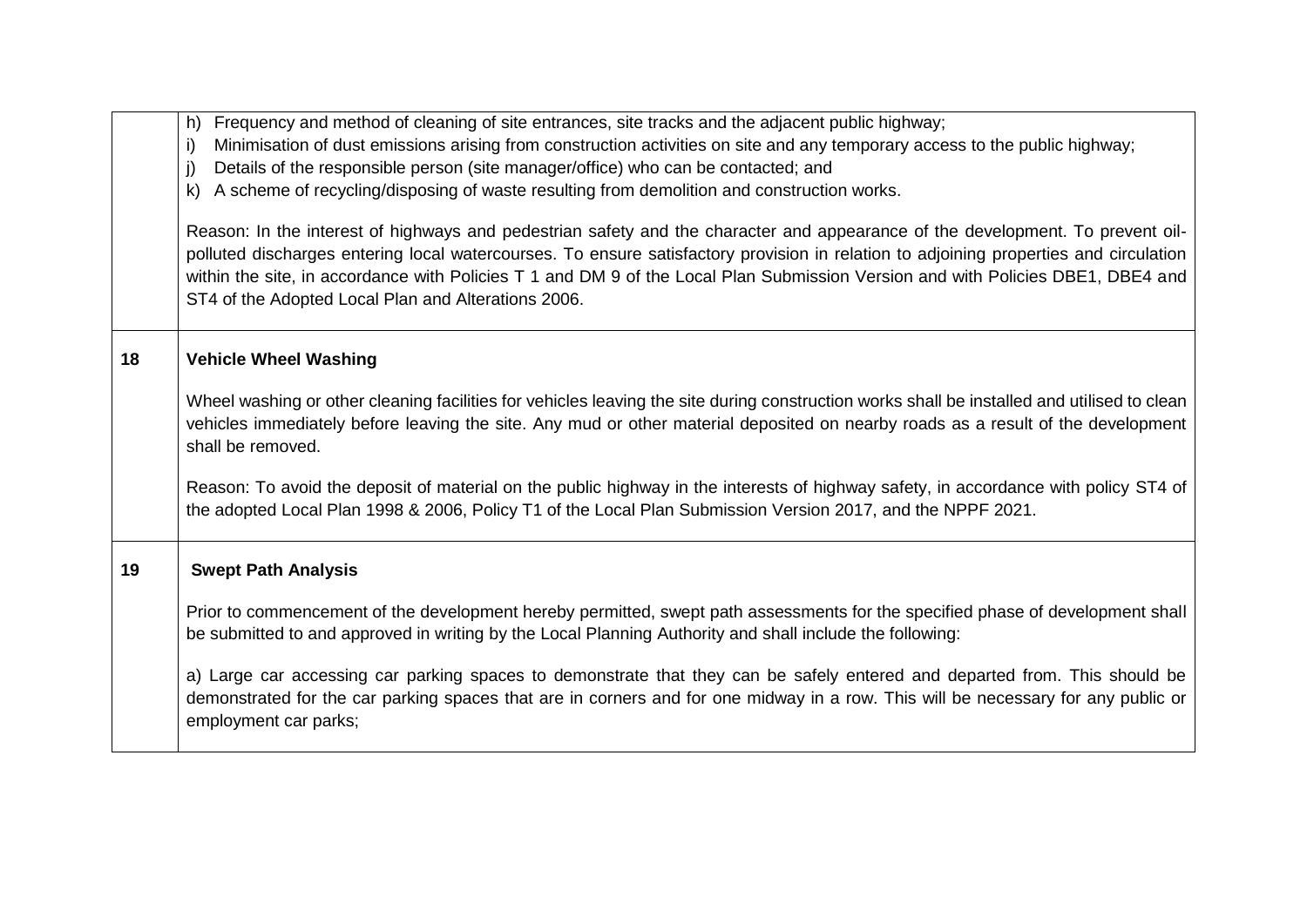|    | b) Swept path assessment for a fire tender manoeuvring within the site to demonstrate that a fire tender can safely manoeuvre within<br>to access all units;                                                                                                                                                                                                                                                                                                                                                                                                                                                                                                                                                                                           |
|----|--------------------------------------------------------------------------------------------------------------------------------------------------------------------------------------------------------------------------------------------------------------------------------------------------------------------------------------------------------------------------------------------------------------------------------------------------------------------------------------------------------------------------------------------------------------------------------------------------------------------------------------------------------------------------------------------------------------------------------------------------------|
|    | c) Swept path assessment for a refuse vehicle to demonstrate that refuse collection and servicing can take place to serve development<br>site;                                                                                                                                                                                                                                                                                                                                                                                                                                                                                                                                                                                                         |
|    | d) Swept path assessments for servicing and delivery vehicles for any commercial land uses to demonstrate that servicing and<br>deliveries can be accommodated to serve the development site and within the respective land use sites. Thereafter, the development,<br>or the specified phase(s) of the development (whichever is the sooner) shall only be carried out in accordance with the approved<br>details.                                                                                                                                                                                                                                                                                                                                    |
|    | Reason: In order to protect highway safety and the amenity of other users of the public highway and rights of way, in accordance with<br>Policy T 1 of the Local Plan Submission Version 2017 and with Policy ST4 of the Adopted Local Plan and Alterations 2006.                                                                                                                                                                                                                                                                                                                                                                                                                                                                                      |
| 20 | <b>Sustainability</b>                                                                                                                                                                                                                                                                                                                                                                                                                                                                                                                                                                                                                                                                                                                                  |
|    | Prior to the commencement of any above ground works for the development hereby permitted, a method statement that demonstrates<br>the way in which the development will meet the minimum sustainability levels and standards as set out in the Energy Strategy Report<br>(Elementa: December 2020) and Sustainability Statement (Elementa: December 2020) shall be submitted to and agreed in writing by<br>the Local Planning Authority. The details shall include both passive and active sustainability measures to be incorporated into the built<br>fabric of the development and those measures to be carried out during the construction phase of development. The development shall<br>be carried out in accordance with the approved details. |
|    | Reason: In the interest of delivering positive sustainability and environmental benefits. To support the move towards a low carbon<br>economy, in accordance with the National Planning Policy Framework and Policies DM 20 of the Local Plan Submission Version and<br>with Policy CP8 of the Adopted Local Plan and Alterations 2006.                                                                                                                                                                                                                                                                                                                                                                                                                |
|    | <b>Flood Risk and Drainage</b>                                                                                                                                                                                                                                                                                                                                                                                                                                                                                                                                                                                                                                                                                                                         |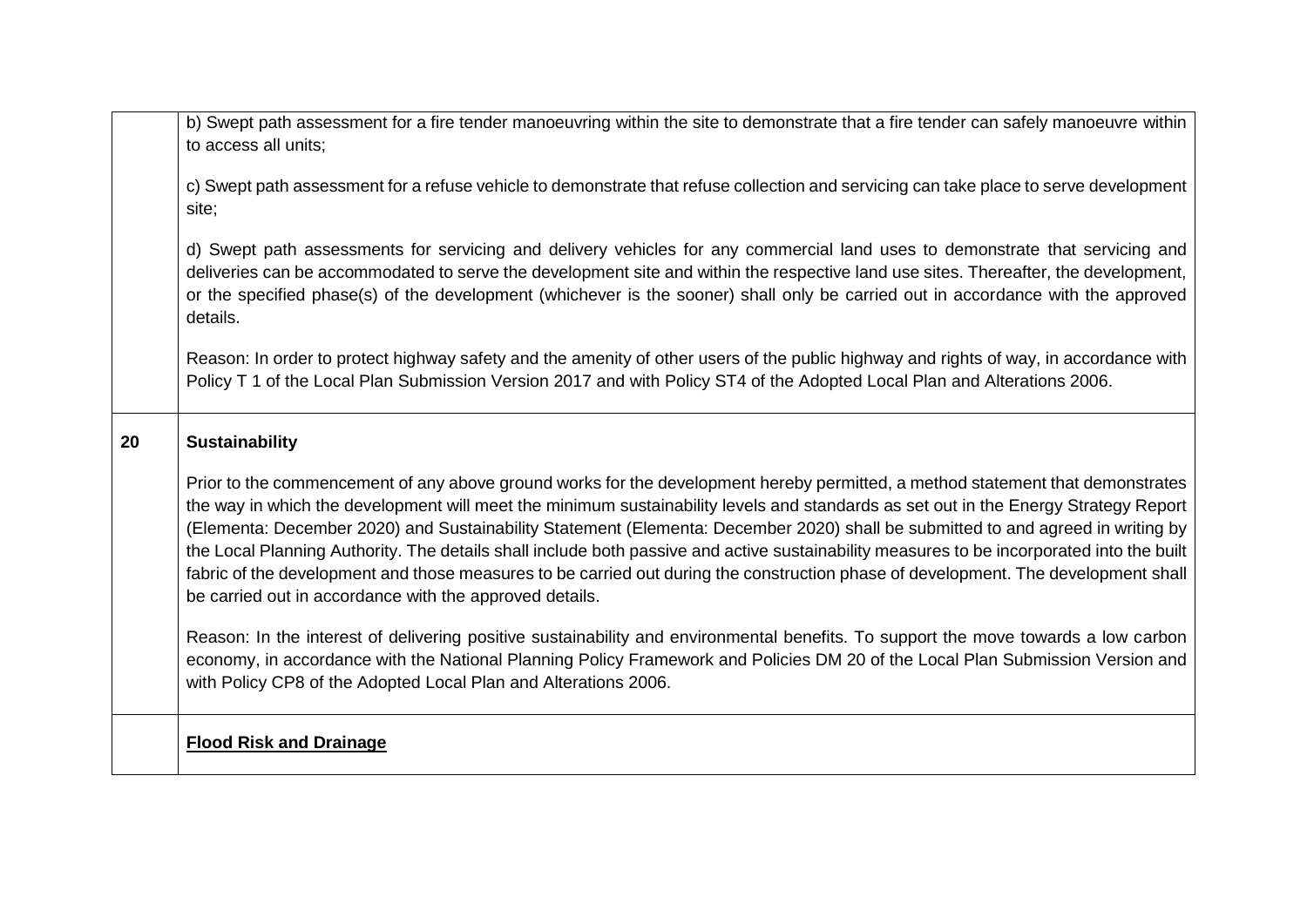| 21 | <b>Drainage</b>                                                                                                                                                                                                                                                                                                                                                                                                                                                                                                                                                                                                            |
|----|----------------------------------------------------------------------------------------------------------------------------------------------------------------------------------------------------------------------------------------------------------------------------------------------------------------------------------------------------------------------------------------------------------------------------------------------------------------------------------------------------------------------------------------------------------------------------------------------------------------------------|
|    | No development hereby approved (except demolition and enabling works) shall take place until a detailed surface water drainage<br>scheme has been submitted to, and approved in writing by, the local planning authority. The surface water drainage system will be<br>based on the submitted Flood Risk Assessment carried out by Meinhardt (Issue P02 - 10 December 2020) and the Drainage Strategy<br>indicated on drawing nos. 2780-MHT-CV-100 P03; 2780-MHT-CV-110 P03; 2780-MHT-CV-120 P03 in the Below Ground Drainage<br>Strategy (Issue P02 - 10 December 2020).                                                  |
|    | The surface water drainage scheme should include:                                                                                                                                                                                                                                                                                                                                                                                                                                                                                                                                                                          |
|    | Limiting discharge rates to 1.95/s for all storm events up to and including the 1 in 100 year rate plus 40% allowance for climate<br>change. All relevant permissions to discharge from the site into any outfall should be demonstrated.<br>Provide sufficient storage to ensure no off site flooding as a result of the development during all storm events up to and<br>including the 1 in 100 year plus 40% climate change event.<br>Demonstrate that all storage features can half empty within 24 hours for the 1 in 30 plus 40% climate change critical storm                                                       |
|    | event.<br>Final modelling and calculations for all areas of the drainage system.<br>The appropriate level of treatment for all runoff leaving the site, in line with the Simple Index Approach in chapter 26 of the<br>CIRIA SuDS Manual C753. All proprietary treatment devices should have the simple index mitigation indices provided by the<br>manufacturer. If these are not available then an alternative device should be used. Please note that silt traps, gullies, and<br>catchpits are not accepted as suitable means of treatment.<br>Detailed engineering drawings of each component of the drainage scheme. |
|    | A final drainage plan which details exceedance and conveyance routes, FFL and ground levels, and location and sizing of any<br>drainage features.<br>A written report summarising the final strategy and highlighting any minor changes to the approved strategy.                                                                                                                                                                                                                                                                                                                                                          |
|    | Reason: To prevent an increased risk of flooding and to prevent the pollution of the water environment, in accordance with policy RP3,<br>RP5 and U3B of the adopted Local Plan 1998 & 2006, Policies DM16, DM18 and DM19 of the Local Plan Submission Version 2017,<br>and the NPPF 2021.                                                                                                                                                                                                                                                                                                                                 |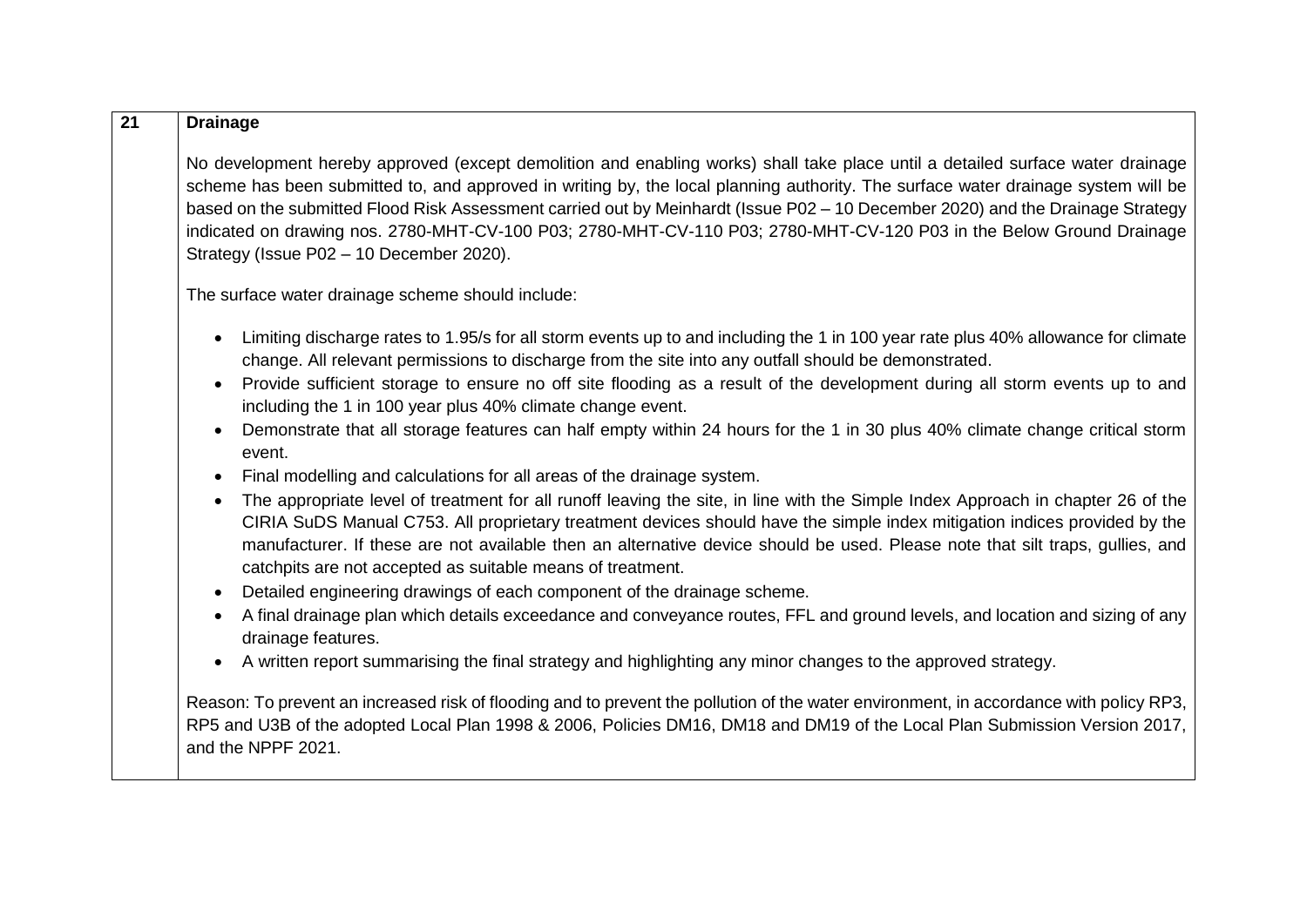| 22 | <b>Drainage Maintenance 1</b>                                                                                                                                                                                                                                                                                                                                                                                                                                                                                                                                                                                                                                                                                                                                                                                                                                                                                                                                  |
|----|----------------------------------------------------------------------------------------------------------------------------------------------------------------------------------------------------------------------------------------------------------------------------------------------------------------------------------------------------------------------------------------------------------------------------------------------------------------------------------------------------------------------------------------------------------------------------------------------------------------------------------------------------------------------------------------------------------------------------------------------------------------------------------------------------------------------------------------------------------------------------------------------------------------------------------------------------------------|
|    | Prior to occupation of the development hereby permitted, a maintenance plan detailing the maintenance arrangements including who<br>is responsible for different elements of the surface water drainage system and the maintenance activities/frequencies shall be<br>submitted to and agreed in writing, by the Local Planning Authority.                                                                                                                                                                                                                                                                                                                                                                                                                                                                                                                                                                                                                     |
|    | Reason To ensure appropriate maintenance arrangements are put in place to enable the surface water drainage system to function<br>as intended to ensure mitigation against flood risk, in accordance with policies RP3, RP5 and U3B of the adopted Local Plan 1998 &<br>2006, Policies DM16, DM18 and DM19 of the Local Plan Submission Version 2017, and the NPPF 2021.                                                                                                                                                                                                                                                                                                                                                                                                                                                                                                                                                                                       |
| 23 | <b>Ecology</b>                                                                                                                                                                                                                                                                                                                                                                                                                                                                                                                                                                                                                                                                                                                                                                                                                                                                                                                                                 |
|    | The development hereby permitted shall be carried out in accordance with the Ecological Appraisal (BSG Ecology: December 2020)<br>and the Ecological Mitigation and Enhancement Measures (detailed in Section 6.11 of Epping Forest Environmental Impact<br>Assessment - Commercial Sites Chapter 6 - Ecology and Biodiversity (Stephenson Halliday: July 2021)). Prior to the commencement<br>of above ground works a timetable for the implementation of the ecological mitigation measures shall be submitted to and agreed in<br>writing by the local planning authority. The development shall be carried out in accordance with the approved details.<br>Reason: To enable proper consideration of the impact of the development on the contribution of nature conservation interests to the<br>amenity of the area, in accordance with Policy DM 1 of the Local Plan Submission Version and with CP1 of the Adopted Local Plan<br>and Alterations 2006. |
| 24 | <b>Biodiversity Enhancement Strategy</b>                                                                                                                                                                                                                                                                                                                                                                                                                                                                                                                                                                                                                                                                                                                                                                                                                                                                                                                       |
|    | A Biodiversity Enhancement Strategy for protected and Priority species shall be submitted to and approved in writing by the Local<br>Planning Authority prior to above ground works, following the details contained within the Ecological Appraisal (BSG Ecology:<br>December 2020) and Section 6.11 of Epping Forest Environmental Impact Assessment - Commercial Sites Chapter 6 - Ecology and<br>Biodiversity (Stephenson Halliday: July 2021). The content of the Biodiversity Enhancement Strategy shall include the following:                                                                                                                                                                                                                                                                                                                                                                                                                          |
|    | a) Purpose and conservation objectives for the proposed enhancement measures;                                                                                                                                                                                                                                                                                                                                                                                                                                                                                                                                                                                                                                                                                                                                                                                                                                                                                  |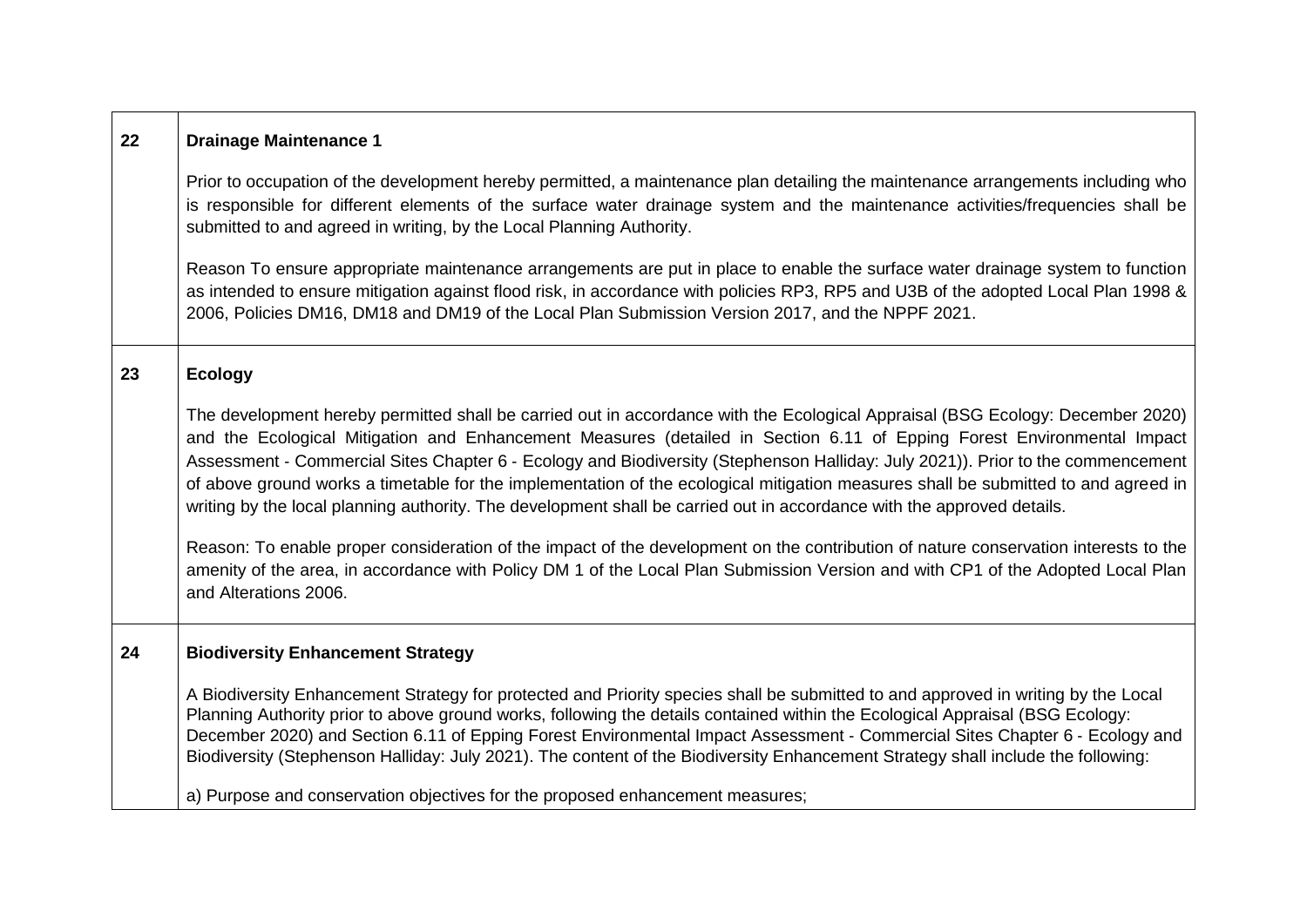|    | b) detailed designs to achieve stated objectives;                                                                                                                                                                                                                                                                                                                                                  |
|----|----------------------------------------------------------------------------------------------------------------------------------------------------------------------------------------------------------------------------------------------------------------------------------------------------------------------------------------------------------------------------------------------------|
|    | c) locations of proposed enhancement measures by appropriate maps and plans;                                                                                                                                                                                                                                                                                                                       |
|    | d) persons responsible for implementing the enhancement measures;                                                                                                                                                                                                                                                                                                                                  |
|    | e) details of initial aftercare and long-term maintenance (where relevant).                                                                                                                                                                                                                                                                                                                        |
|    | The works shall be implemented in accordance with the approved details and shall be retained in that manner thereafter.                                                                                                                                                                                                                                                                            |
|    | Reason: To maintain and improve the biodiversity of the site and to mitigate any impact from the development hereby approved, in<br>accordance with Policy DM1 of the Local Plan Submission Version 2017, and the NPPF 2021.                                                                                                                                                                       |
|    | <b>Air Quality</b>                                                                                                                                                                                                                                                                                                                                                                                 |
| 25 | <b>Ultra Low NOx Boilers Condition</b>                                                                                                                                                                                                                                                                                                                                                             |
|    | Prior to completion of the development hereby permitted, or the relevant phase of the development, whichever is the sooner, details of<br>boilers shall be submitted to and approved in writing to the Local Planning Authority. The boilers shall have dry NOx emissions not<br>exceeding 40 mg/kWh (0%). The development shall be carried out in accordance with the approved details.           |
|    | Reason: To help improve local environmental conditions and limit emissions to air as required by the national planning policy framework.<br>Boilers can be a significant source of NO2 emissions and worsen local air quality. To help support improvements to air quality in accordance<br>with the NPPF and Policy T1 and DM22 of the Epping Forest District Local Plan Submission Version 2017. |
| 26 | <b>Electric Charging Points</b>                                                                                                                                                                                                                                                                                                                                                                    |
|    | Prior to the commencement of above ground works, details and location of the parking spaces equipped with active Electric Vehicle<br>Charging Points (EVCP) must be submitted to and agreed in writing by the Local Planning Authority. The details shall demonstrate<br>that the development will deliver 15 per cent active/85 per cent passive ECVPs and shall include:                         |
|    | Location of active charge points<br>$\bullet$                                                                                                                                                                                                                                                                                                                                                      |
|    | Specification of charging equipment                                                                                                                                                                                                                                                                                                                                                                |
|    | Operation/management strategy                                                                                                                                                                                                                                                                                                                                                                      |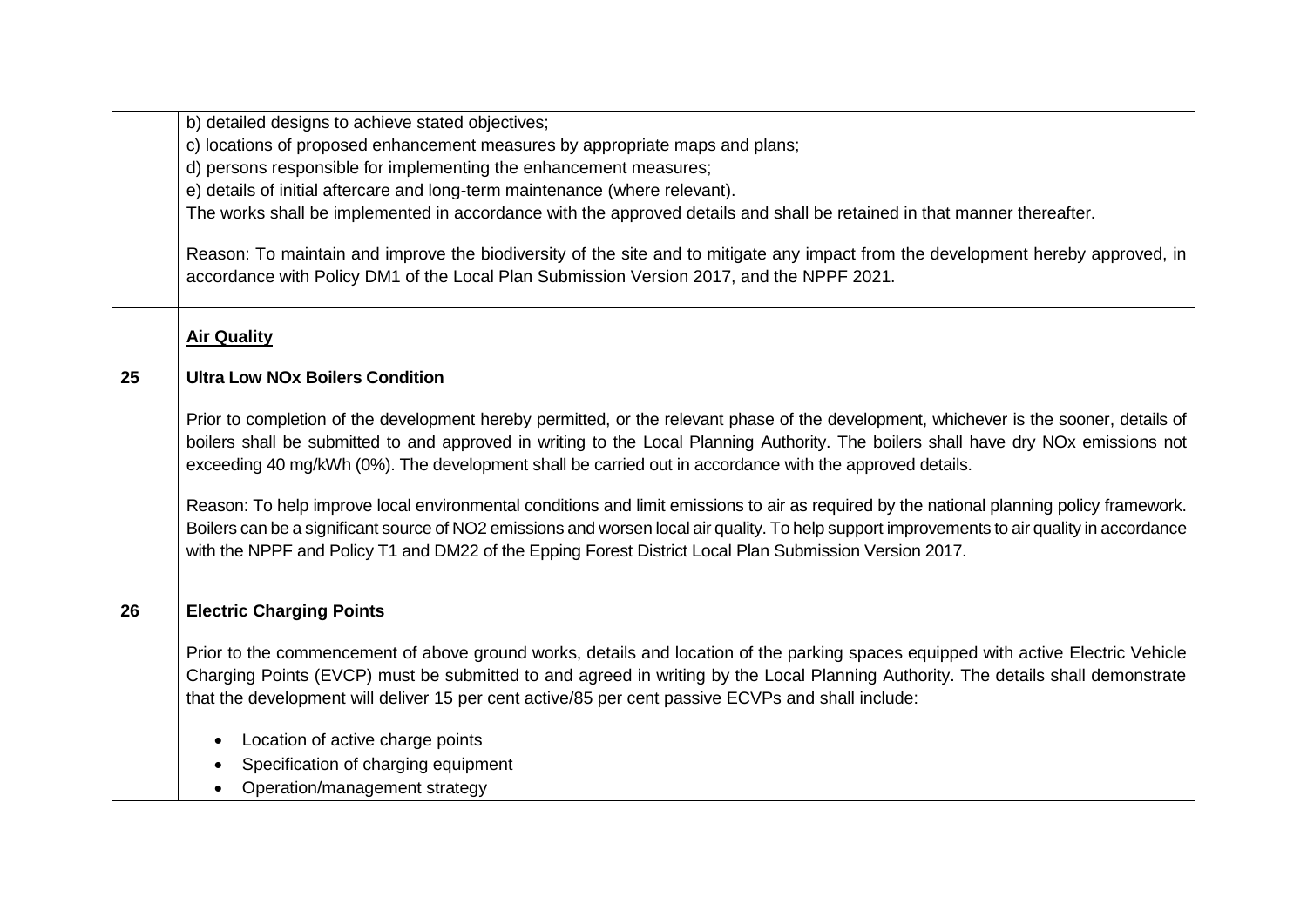Identify of the 15% active provision which spaces are restricted to use only by Electric Vehicles (excluding hybrid vehicles)

Where 15% active points are proposed, with 85% passive point provision, a management plan for the charging points should be submitted to and agreed in writing by the Local Planning Authority. The management plan shall include:

- Which parking bays will have active charging provision, including disabled parking bays;
- How charging point usage will be charged amongst users and non-users;
- Set out the process users can go through to activate passive charging points;
- Electricity supply availability. The electricity supply should be already confirmed by UK Power Networks so that the supply does not need to be upgraded at a later date.

The development shall be completed in accordance with the approved details and retained in perpetuity. Prior to occupation, the application shall submit confirmation to the Local Planning Authority that the charging points are operational, with active provision. This must be supported by appropriate evidence.

Reason: In the interest of promoting increased choice of sustainable transport options. To encourage the use of electric vehicles in order to reduce air pollution om the District and help support improvements to Epping Forest SAC in accordance with Policy T1 and DM22 of the Epping Forest District Local Plan Submission Version 2017, and the NPPF 2021.

#### **Land Contamination**

#### **27 G5 - Land Contamination Survey**

Prior to the commencement of development hereby permitted (with the exception of demolition works where this is for the reason of making areas of the site available for site investigation), an assessment of the risks posed by any land contamination shall be submitted to and approved in writing by the Local Planning Authority. This assessment must be undertaken by a suitably qualified contaminated land practitioner, in accordance with British Standard BS 10175: Investigation of Potentially Contaminated Sites – Code of Practice and the Environment Agency's Guidelines for the Land Contamination: Risk Management (LCRM 2020) (or equivalent if replaced), and shall assess any contamination on the site, whether or not it originates on the site. The development shall only be carried out in accordance with the approved details unless the Local Planning Authority gives its written consent to any variation. The assessment shall include: (1) A survey of the extent, scale and nature of contamination and (2) An assessment of the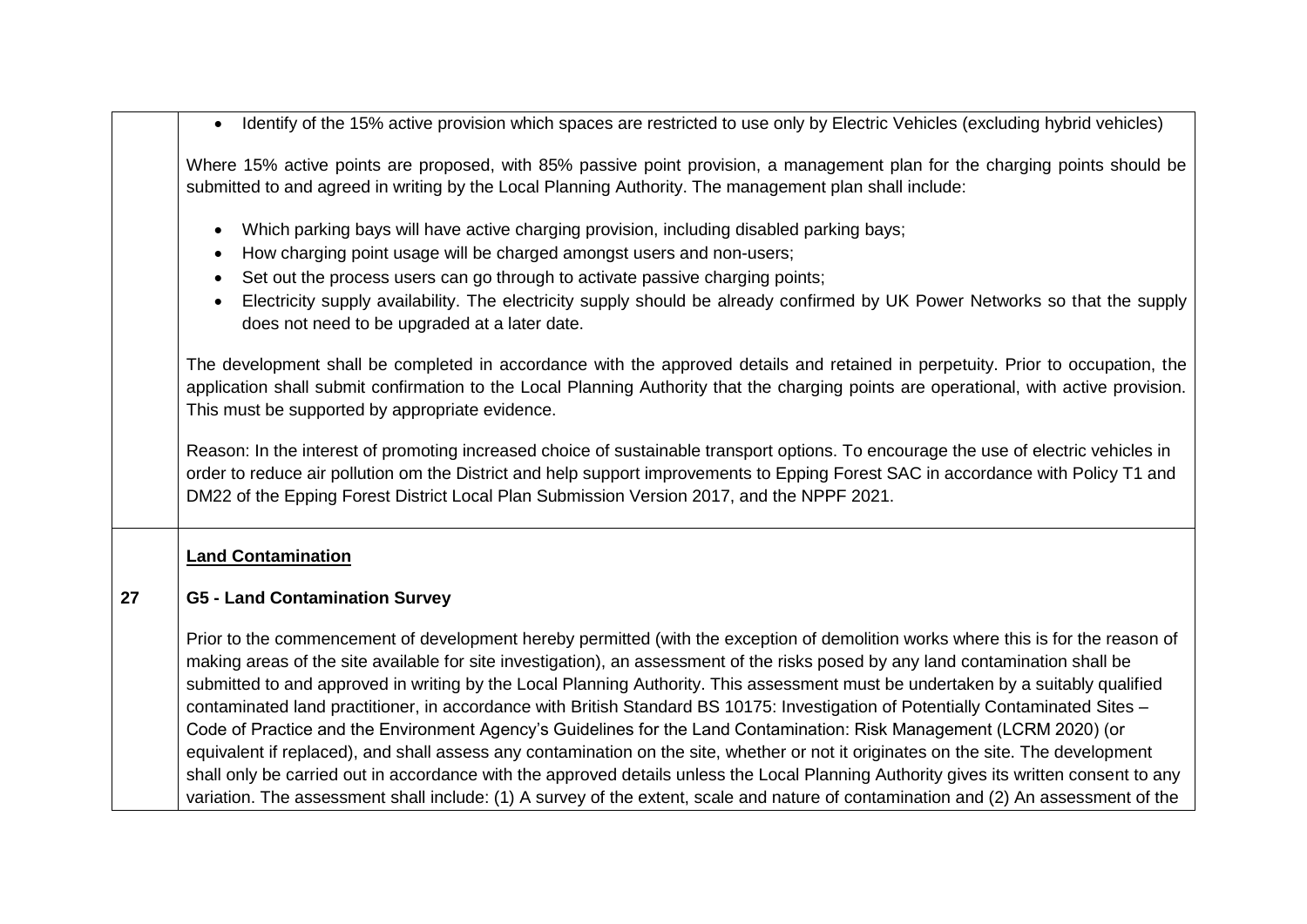|    | potential risks to: human health; property (existing or proposed) including buildings, crops, livestock, pets, woodland, service lines<br>and pipes; adjoining land; groundwater and surface waters; ecological systems; and archaeological sites and ancient monuments.                                                                                                                                                                                                                                                                                                                                                                                                                                                                                                                                                                                                                                                                                                                                                                                                                                                                                                                                                                   |
|----|--------------------------------------------------------------------------------------------------------------------------------------------------------------------------------------------------------------------------------------------------------------------------------------------------------------------------------------------------------------------------------------------------------------------------------------------------------------------------------------------------------------------------------------------------------------------------------------------------------------------------------------------------------------------------------------------------------------------------------------------------------------------------------------------------------------------------------------------------------------------------------------------------------------------------------------------------------------------------------------------------------------------------------------------------------------------------------------------------------------------------------------------------------------------------------------------------------------------------------------------|
|    | If following the risk assessment (pursuant to the details outlined above) unacceptable risks are identified from land affected by<br>contamination, no work on any part of the development shall take place, until a detailed land remediation scheme has been<br>submitted to and approved in writing by the Local Planning Authority. The scheme shall include an appraisal of remediation options,<br>identification of the preferred option(s), the proposed remediation objectives and remediation criteria, and a description and<br>programme of the works to be undertaken including the verification plan. (The remediation scheme shall be sufficiently detailed and<br>thorough to ensure that after remediation, as a minimum, land should not be capable of being determined as contaminated land<br>under Part IIA of the Environmental Protection Act 1990). The development shall only be carried out in accordance with the<br>approved scheme. Following the completion of the remediation works and prior to the first occupation of the development, a<br>verification report by a suitably qualified contaminated land practitioner shall be submitted to and approved in writing by the local<br>planning authority. |
|    | Reason: To ensure that risks from land contamination to the future users of the land and neighbouring land are minimised, together<br>with those to controlled waters, property and ecological systems, and to ensure that the development can be carried out safely without<br>unacceptable risks to workers, neighbours and other offsite receptors in accordance with policy RP4 of the adopted Local Plan 1998<br>& 2006, and policy DM21 of the Local Plan Submission Version 2017, and the NPPF 2021.                                                                                                                                                                                                                                                                                                                                                                                                                                                                                                                                                                                                                                                                                                                                |
|    | <b>Operational Management</b>                                                                                                                                                                                                                                                                                                                                                                                                                                                                                                                                                                                                                                                                                                                                                                                                                                                                                                                                                                                                                                                                                                                                                                                                              |
| 28 | <b>Car Park Management Plan [Cottis Lane]</b>                                                                                                                                                                                                                                                                                                                                                                                                                                                                                                                                                                                                                                                                                                                                                                                                                                                                                                                                                                                                                                                                                                                                                                                              |
|    | Prior to first occupation of the Multi-Storey Car Park hereby permitted, a Car Park Management Plan, shall be submitted to and<br>approved in writing by the Local Planning Authority. The management plan shall include details of operation, security, CCTV and<br>provide evidence that Park Mark accreditation has or is to be obtained (or other recognised similar scheme). The development shall<br>be carried out in accordance with the measures and accreditation approved pursuant to this condition and shall be maintained<br>throughout the operational use of the site.                                                                                                                                                                                                                                                                                                                                                                                                                                                                                                                                                                                                                                                     |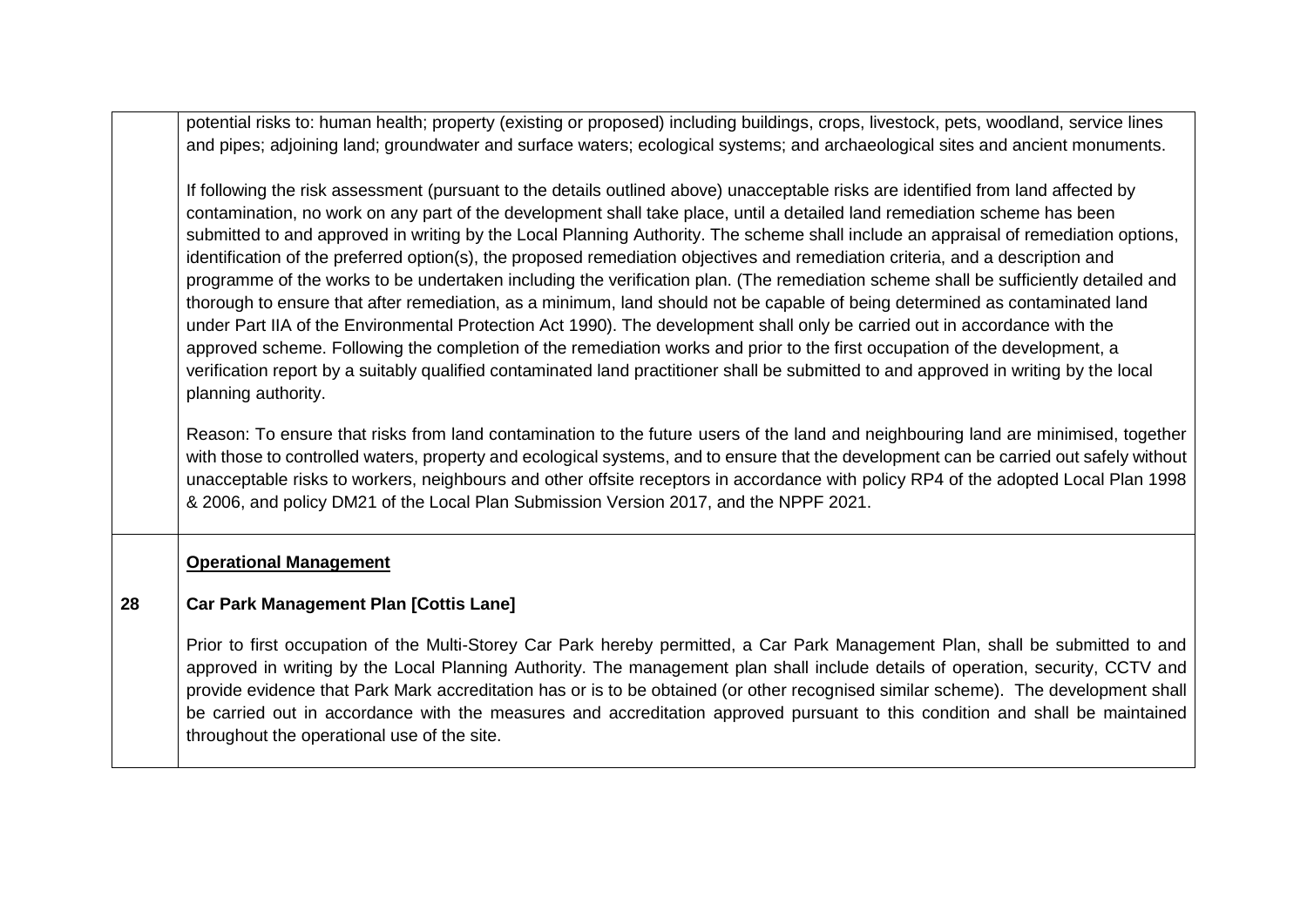|    | Reason: In order to ensure good management and security within the Car Park, in accordance with Policies DM 9 and T 1 of the<br>Local Plan Submission Version 2017.                                                                                                                                                                                                                                                                                                                                                                                                                                                                                                                                                                                                                                                                                             |
|----|-----------------------------------------------------------------------------------------------------------------------------------------------------------------------------------------------------------------------------------------------------------------------------------------------------------------------------------------------------------------------------------------------------------------------------------------------------------------------------------------------------------------------------------------------------------------------------------------------------------------------------------------------------------------------------------------------------------------------------------------------------------------------------------------------------------------------------------------------------------------|
| 29 | <b>Restriction on Operating Hours &amp; Times [Cottis Lane]</b>                                                                                                                                                                                                                                                                                                                                                                                                                                                                                                                                                                                                                                                                                                                                                                                                 |
|    | The commercial uses hereby permitted (excluding the use of the multi-storey car park) shall not be open to customers outside the<br>hours of 06.30 to 23.00 on Monday to Saturday and 08.00 to 23.00 on Sundays and Bank Holidays.                                                                                                                                                                                                                                                                                                                                                                                                                                                                                                                                                                                                                              |
|    | Reason: In order to minimise disturbance to local residents, in accordance with policies RP5A and DBE9 of the adopted Local Plan<br>1998 & 2006, Policy DM21 of the Local Plan Submission Version 2017, and the NPPF 2021.                                                                                                                                                                                                                                                                                                                                                                                                                                                                                                                                                                                                                                      |
| 30 | <b>Extract Ventilation [Cottis Lane]</b>                                                                                                                                                                                                                                                                                                                                                                                                                                                                                                                                                                                                                                                                                                                                                                                                                        |
|    | Prior to the commencement of the use or operation of a unit, details of any extraction system for food preparation areas, or other<br>processes which may produce odours and/or noise and vibration, shall be submitted to, and approved in writing by, the Local Planning<br>Authority. The details submitted shall include the extract ventilation system and/or odour control equipment, including details of any<br>external ducting and measures to control noise and vibration. The development shall be carried out in accordance with the approved<br>details and such approved equipment shall thereafter be operated at all times when cooking is carried out and maintained in<br>accordance with the manufacturer's instructions. The external ducting shall be removed when the authorised use of the premises for<br>the sale of hot food ceases. |
|    | Reason: To safeguard the appearance of the premises and minimise the impact of cooking smells and odours in accordance with<br>policy DBE9 of the adopted Local Plan 1998 & 2006, policy DM9 of the Local Plan Submission Version 2017, and the NPPF 2021.                                                                                                                                                                                                                                                                                                                                                                                                                                                                                                                                                                                                      |
|    | <b>Noise Management</b>                                                                                                                                                                                                                                                                                                                                                                                                                                                                                                                                                                                                                                                                                                                                                                                                                                         |
| 31 | <b>Cottis Yard Terrace</b>                                                                                                                                                                                                                                                                                                                                                                                                                                                                                                                                                                                                                                                                                                                                                                                                                                      |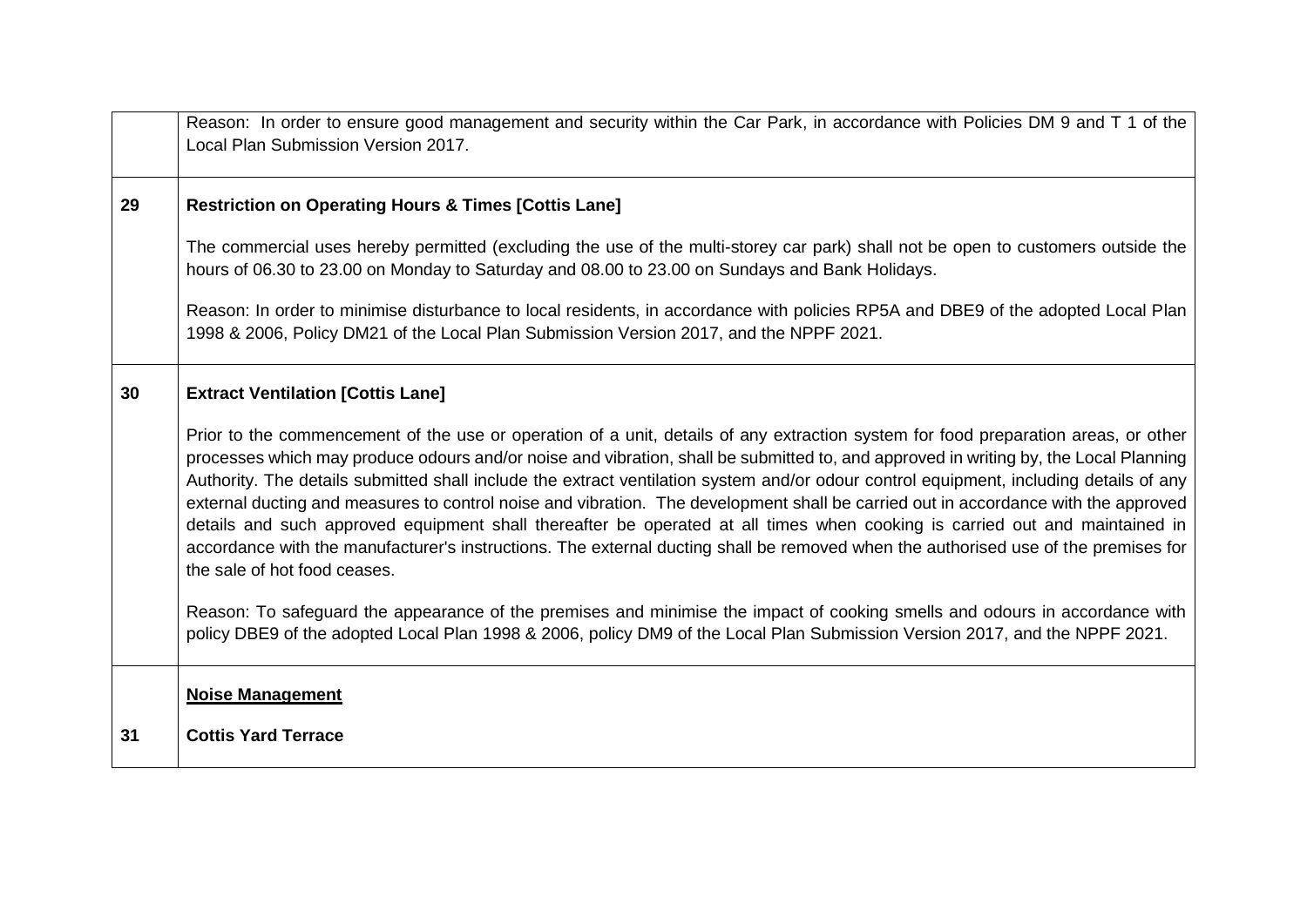|    | Prior to first occupation of the unit or unit(s) containing or using the upper floor terrace hereby permitted, a noise management plan in<br>relation to the use of the terrace area on the upper floor of the development, shall be submitted to and approved in writing by the Local<br>Planning Authority. The noise management plan shall include details of measures to minimise noise from proposed activities on the<br>open roof terrace space fronting Cottis Yard. The development shall be carried out in accordance with the approved details and shall<br>be adhered to at all times.<br>Reason: In order to minimise any noise from the use of the terrace which will affect the amenity of local residents, in accordance with<br>policy DBE1 of the adopted Local Plan 1998 & 2006, and Policy DM9 of the Local Plan Submission Version 2017, and the NPPF<br>2021. |
|----|-------------------------------------------------------------------------------------------------------------------------------------------------------------------------------------------------------------------------------------------------------------------------------------------------------------------------------------------------------------------------------------------------------------------------------------------------------------------------------------------------------------------------------------------------------------------------------------------------------------------------------------------------------------------------------------------------------------------------------------------------------------------------------------------------------------------------------------------------------------------------------------|
| 32 | <b>Plant Noise</b>                                                                                                                                                                                                                                                                                                                                                                                                                                                                                                                                                                                                                                                                                                                                                                                                                                                                  |
|    | The use of any plant which services this development must cease during any period that the rating level of noise (as defined by<br>BS4142:2014) exceeds the prevailing background noise level at the affected noise sensitive premises. The measurement position<br>and assessment shall be made according to BS4142:2014, and shall include the cumulative effect of all of the plant on the site.                                                                                                                                                                                                                                                                                                                                                                                                                                                                                 |
|    | The cumulative plant noise limit for this site shall not exceed 39dB LAeq, 1hr between 07.00-23.00 hrs, and 32dB LAeq, 15 mins<br>between 23.00-07.00 hrs.                                                                                                                                                                                                                                                                                                                                                                                                                                                                                                                                                                                                                                                                                                                          |
|    | Reason: In order to minimise any noise which will affect the amenity of local residents, in accordance with policy DBE1 of the adopted<br>Local Plan 1998 & 2006, and Policy DM9 of the Local Plan Submission Version 2017, and the NPPF 2021.                                                                                                                                                                                                                                                                                                                                                                                                                                                                                                                                                                                                                                      |
| 33 | <b>Low Frequency Noise</b>                                                                                                                                                                                                                                                                                                                                                                                                                                                                                                                                                                                                                                                                                                                                                                                                                                                          |
|    | Low frequency, unweighted noise levels should be controlled to a maximum of 50 dB Leq, 63Hz, 5 min and 40 dB Leq, 125Hz, 5 min<br>at the façades of nearby noise sensitive premises.                                                                                                                                                                                                                                                                                                                                                                                                                                                                                                                                                                                                                                                                                                |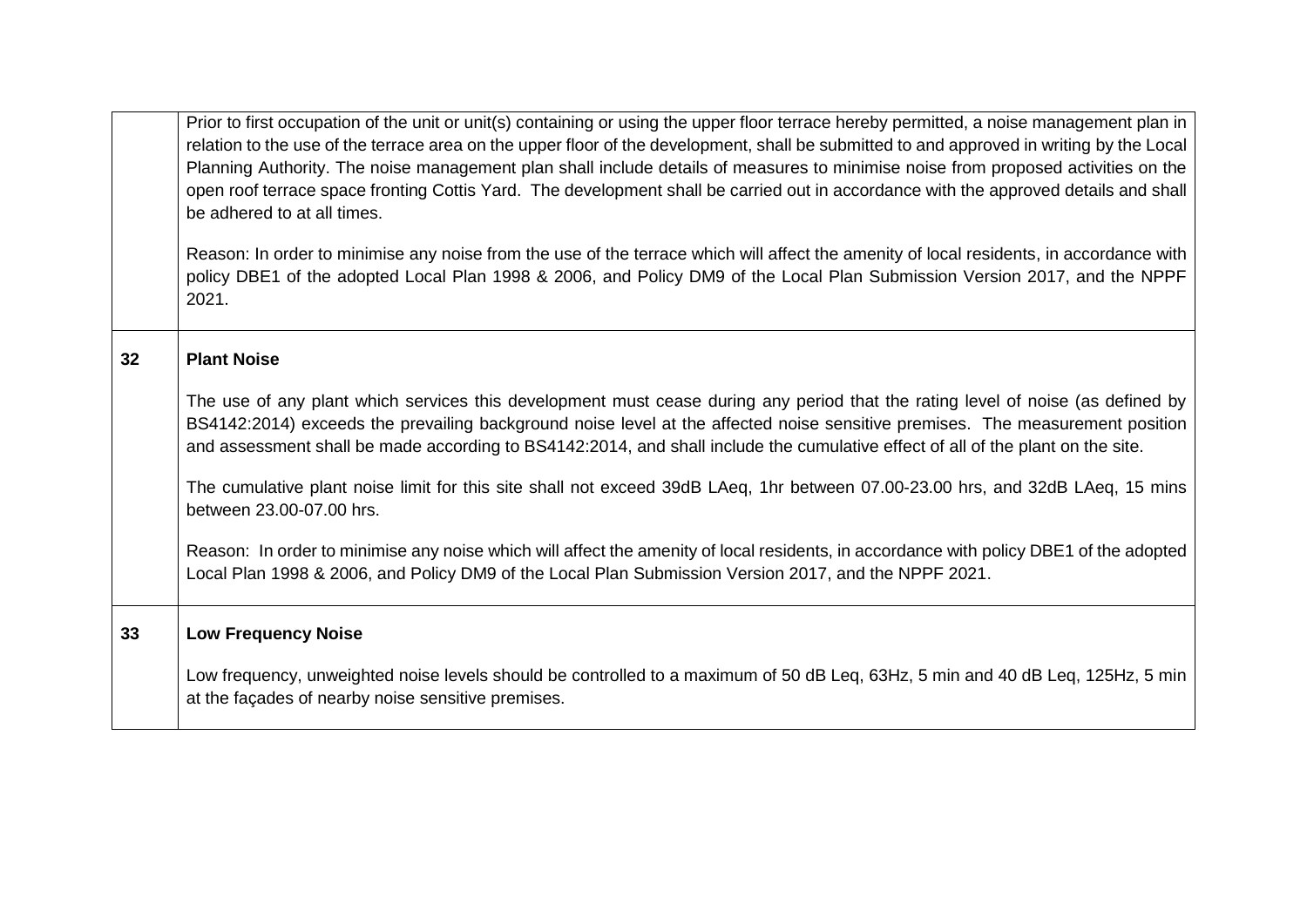|    | Reason: In order to minimise the impact of any low frequency noise from music which will affect the amenity of local residents, in<br>accordance with policy DBE1 of the adopted Local Plan 1998 & 2006, and Policy DM9 of the Local Plan Submission Version 2017,<br>and the NPPF 2021.                                                                                                                                                                                                                                                                                                                                                                                                                                                                                                                                                                                                                                                                                                                                                                                                                                                        |
|----|-------------------------------------------------------------------------------------------------------------------------------------------------------------------------------------------------------------------------------------------------------------------------------------------------------------------------------------------------------------------------------------------------------------------------------------------------------------------------------------------------------------------------------------------------------------------------------------------------------------------------------------------------------------------------------------------------------------------------------------------------------------------------------------------------------------------------------------------------------------------------------------------------------------------------------------------------------------------------------------------------------------------------------------------------------------------------------------------------------------------------------------------------|
| 34 | <b>Meanwhile Use Area [Cottis Lane]</b>                                                                                                                                                                                                                                                                                                                                                                                                                                                                                                                                                                                                                                                                                                                                                                                                                                                                                                                                                                                                                                                                                                         |
|    | Prior to the completion of the development hereby permitted (excluding the Sui Generis Cinema Use) and in the event the Sui<br>Generis Cinema Use is not implemented (defined as being capable of operational use) within a period of five years following first<br>commencement of development hereby permitted, details of the proposed meanwhile use strategy shall be submitted to and<br>approved in writing by the Local Planning Authority. The proposed meanwhile use strategy shall include an alternative landscape<br>scheme for the site to create publicly accessible open space. The meanwhile use shall be implemented within one year of first<br>occupation of any part of the development hereby permitted.<br>Reason: To make the most efficient use of land within the town centre of Epping. In the interest of the character and appearance of<br>the site and surrounding area and to protect the amenities of neighbouring commercial and residential occupiers. To comply with<br>policies DBE1 of the adopted Local Plan 1998 & 2006, and Policy DM9 of the Local Plan Submission Version 2017, and the NPPF<br>2021. |
| 35 | M5 - Restriction on Use [Cottis Lane]                                                                                                                                                                                                                                                                                                                                                                                                                                                                                                                                                                                                                                                                                                                                                                                                                                                                                                                                                                                                                                                                                                           |
|    | The ground floor commercial premises shall be used for Class E (a-f) and for no other purpose (including any other purpose in Class<br>E of the Schedule to the Town & Country Planning (Use Classes) Order 1987 (as amended), or in any provision equivalent to that<br>Class in any Statutory Instrument revoking or re-enacting that Order.                                                                                                                                                                                                                                                                                                                                                                                                                                                                                                                                                                                                                                                                                                                                                                                                  |
|    | Reason: In the interest of proper planning and to ensure that full consideration is given by the Local Planning Authority to any<br>alternative in the interests of safeguarding the vitality and viability of Epping Town Centre, in accordance with policies E1, E4A and<br>E4B of the adopted Local Plan 1998 & 2006, Policies E 1 and E 2 of the Local Plan Submission Version 2017, and the NPPF 2021.<br>In the interest highway safety and safeguarding habitats and species of significant ecological importance within the Epping Forest                                                                                                                                                                                                                                                                                                                                                                                                                                                                                                                                                                                               |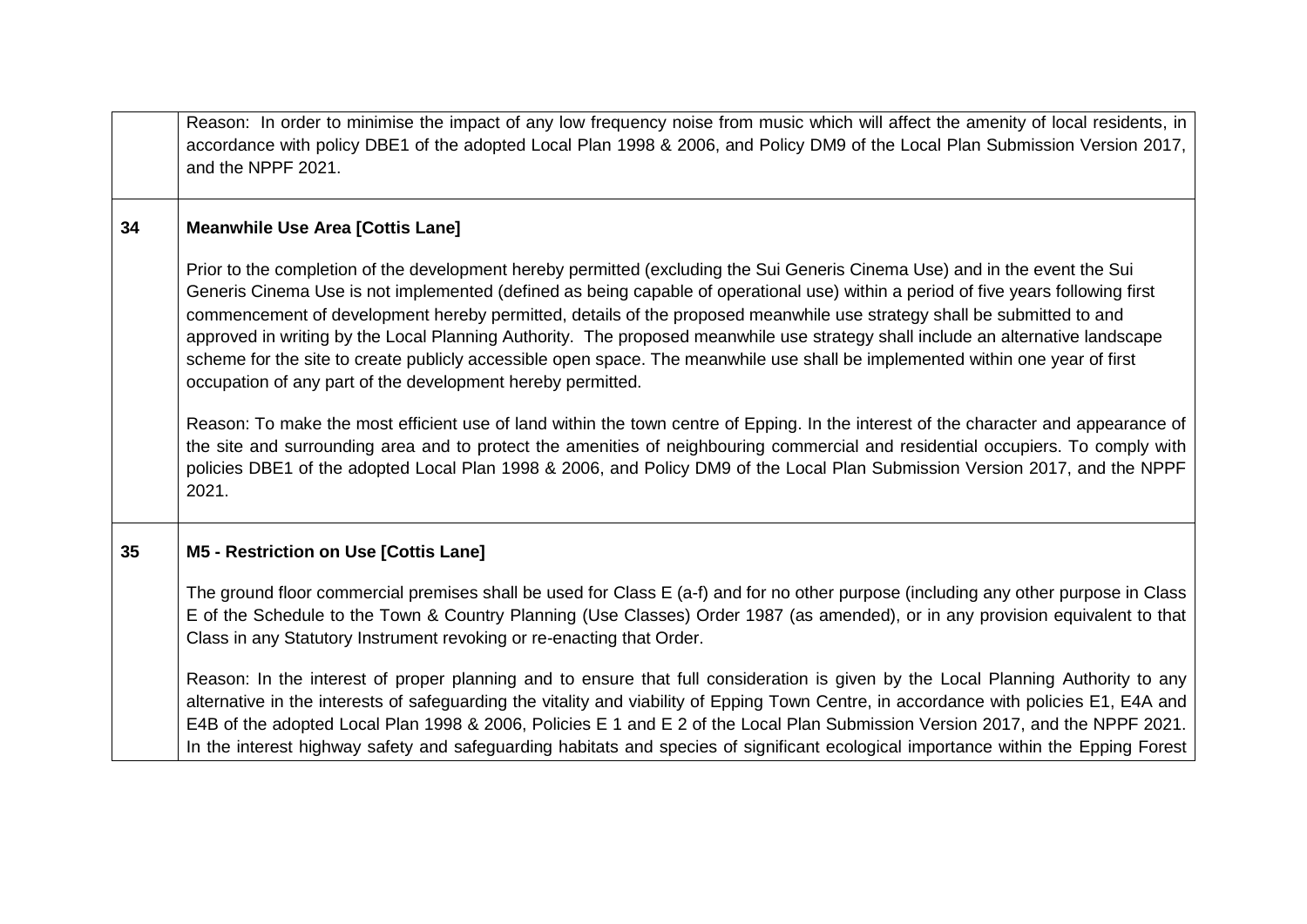|    | Special Area of Conservation, in accordance with Policy T 1, DM2 and DM22 of the Local Plan Submission Version 2017, and the<br>NPPF 2021.                                                                                                                                                                                                                                                                                                                                                                                                                                                                                                                                                                                |
|----|---------------------------------------------------------------------------------------------------------------------------------------------------------------------------------------------------------------------------------------------------------------------------------------------------------------------------------------------------------------------------------------------------------------------------------------------------------------------------------------------------------------------------------------------------------------------------------------------------------------------------------------------------------------------------------------------------------------------------|
| 36 | M1 - Permitted Development Rights Removed                                                                                                                                                                                                                                                                                                                                                                                                                                                                                                                                                                                                                                                                                 |
|    | Notwithstanding the provisions of the Town and Country Planning (General Permitted Development) Order 2015 (as amended) (or<br>any other order revoking and re-enacting that order) no development generally permitted by virtue of Class MA of Part 3 of Schedule<br>2 shall be undertaken without the prior written permission of the Local Planning Authority.                                                                                                                                                                                                                                                                                                                                                         |
|    | Reason: To allow the Local Planning Authority to retain control over the development and ensure further consideration is given with<br>regards to the effect on the character and appearance of the area and living conditions on adjoining properties, in accordance with<br>policies E4A and DBE2 of the adopted Local Plan 1998 & 2006, policies E 1, DM 9 and DM 14 of the Local Plan Submission Version<br>2017, and the NPPF 2021. In the interest highway safety and safeguarding habitats and species of significant ecological importance<br>within the Epping Forest Special Area of Conservation, in accordance with Policy T 1, DM2 and DM22 of the Local Plan Submission<br>Version 2017, and the NPPF 2021. |
| 37 | <b>Air Extraction/Ventilation</b>                                                                                                                                                                                                                                                                                                                                                                                                                                                                                                                                                                                                                                                                                         |
|    | Notwithstanding the development hereby approved, details of any extract/air conditioning/refrigeration and /or ventilation system<br>proposed for installation outside of the approved roof plant enclosures shall be submitted to and approved in writing by the Local<br>Planning Authority prior to its installation within or on any individual unit. The development shall be carried out in accordance with the<br>approved details.                                                                                                                                                                                                                                                                                |
|    | Reason: To protect nearby noise sensitive residential and commercial premises from significant loss of amenity due to noise, in<br>accordance with policy DBE9 of the Adopted Local Plan and Alterations 2006, policy DM 9 of the Local Plan Submission Version<br>2017, and the NPPF 2021.                                                                                                                                                                                                                                                                                                                                                                                                                               |
|    | <b>Informatives</b>                                                                                                                                                                                                                                                                                                                                                                                                                                                                                                                                                                                                                                                                                                       |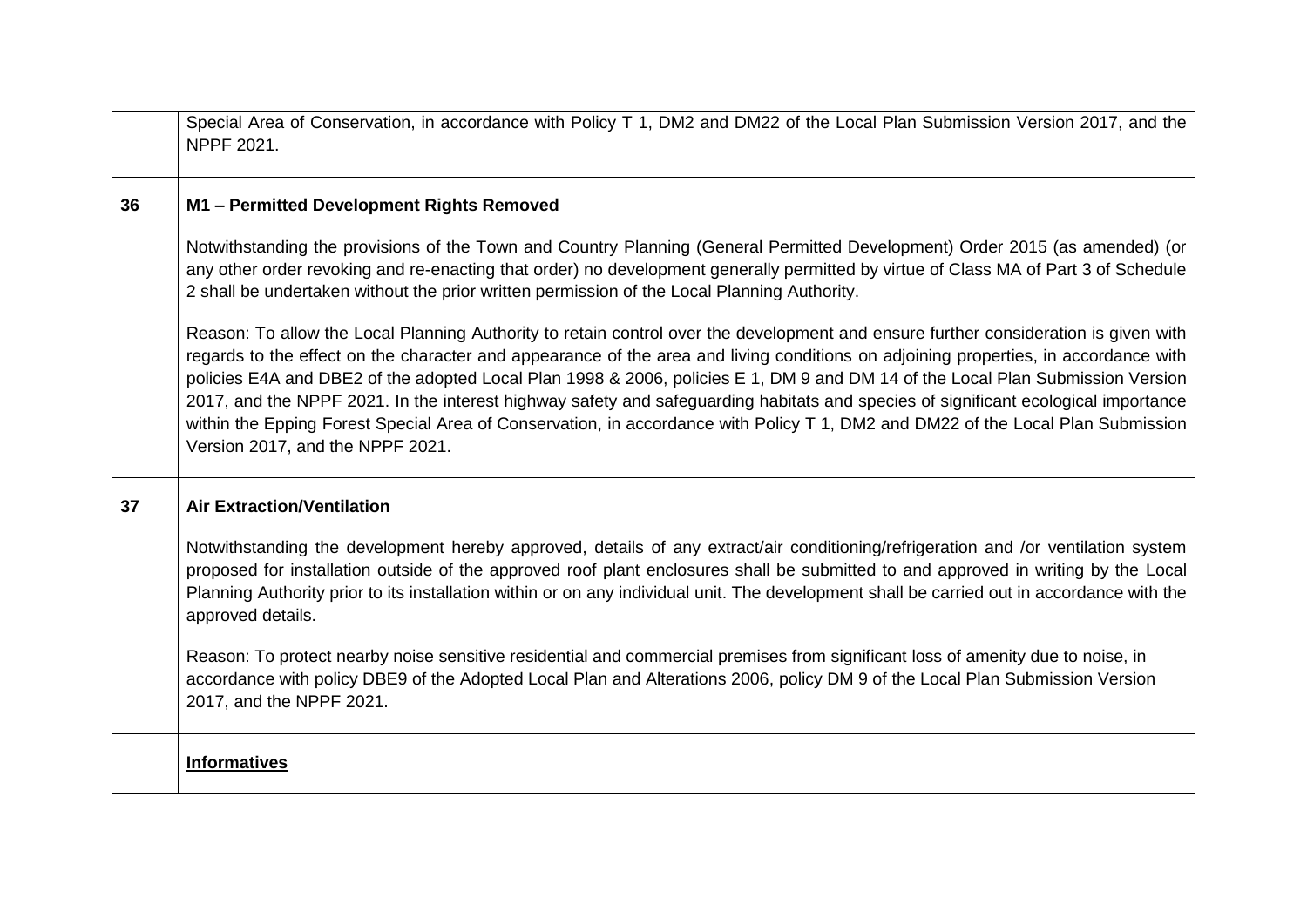| $\mathbf 1$  | The Local Planning Authority has been positive and proactive in its consideration of this planning application suggesting<br>improvements to the development during the course of the application. The applicant submitted amended plans and additional and<br>revised information resulting in a form of development that improves the economic, social and environmental conditions of the<br>District.                                                                                                          |
|--------------|--------------------------------------------------------------------------------------------------------------------------------------------------------------------------------------------------------------------------------------------------------------------------------------------------------------------------------------------------------------------------------------------------------------------------------------------------------------------------------------------------------------------|
| $\mathbf{2}$ | Sports Centre Design - The applicant is advised that the design and layout of the leisure centre should comply with the relevant<br>industry Technical Design Guidance, including guidance published by Sport England, National Governing Bodies for Sport.<br>Particular attention is drawn to Sport England's "Accessible Facilities", Sports Hall Design & Layouts" and "Swimming Pools" design<br>guidance notes https://www.sportengland.org/how-we-can-help/facilities-and-planning/design-andcost-guidance. |
| 3            | Meanwhile – Any meanwhile activities proposed on this site that fall outside of Permitted Development within the GPDO 2015 (as<br>amended) are subject to planning permission.                                                                                                                                                                                                                                                                                                                                     |
| 4            | Any advertisements and / or signage shall be agreed separately under the Town and Country Planning (Control of Advertisements)<br>Regulations 2007.                                                                                                                                                                                                                                                                                                                                                                |
| 5            | The applicant is advised that no waste materials generated as a result of the proposed demolition and/or construction operations shall<br>be burnt on the site. All such refuse shall be disposed of by suitable alternative methods.                                                                                                                                                                                                                                                                              |
| 6            | The attention of the applicant is drawn to the Control of Pollution Act 1974 relating to the control of noise on construction and demolition<br>sites.                                                                                                                                                                                                                                                                                                                                                             |
| 7            | Environmental Protection and Drainage Advisory: The applicant has provided a surface water drainage strategy and the general<br>principles of the design are acceptable. The Environmental Protection and Drainage Team will require further information/clarification<br>at the discharge of conditions stage on the following:                                                                                                                                                                                   |